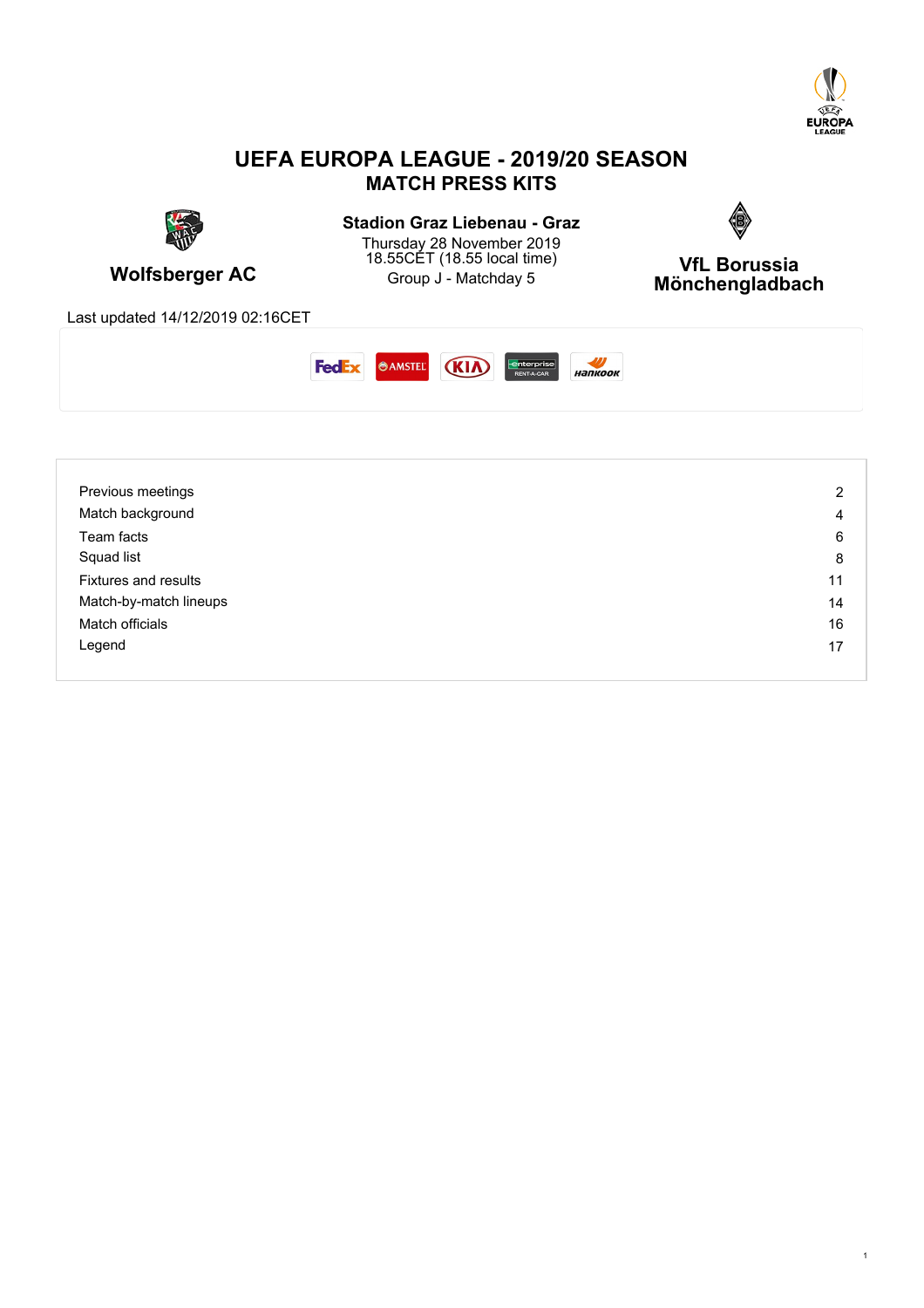# **Previous meetings**

## **Head to Head**

### **UEFA Europa League**

| <b>Date</b> | <b>Stage</b> | <b>Match</b>                                            | <b>Result</b> | Venue                           | <b>Goalscorers</b>                  |
|-------------|--------------|---------------------------------------------------------|---------------|---------------------------------|-------------------------------------|
| 19/09/2019  | GS           | VfL Borussia Mönchengladbach -<br><b>Wolfsberger AC</b> | 0-4           | Monchengladbach Leitgeb 31, 68, | Weissman 13,<br><b>Ritzmaier 41</b> |

|                                                              | Home                                          |  | Away |  |  |  | <b>Final</b> |  |  |  | Total |  |  |  |  |  |  |
|--------------------------------------------------------------|-----------------------------------------------|--|------|--|--|--|--------------|--|--|--|-------|--|--|--|--|--|--|
|                                                              | Pid W D L Pid W D L Pid W D L Pid W D L GF GA |  |      |  |  |  |              |  |  |  |       |  |  |  |  |  |  |
| Wolfsberger AC                                               | 0 0 0 0 0 1 1 0 0 0 0 0 0 0 1 1 0 0 4 0       |  |      |  |  |  |              |  |  |  |       |  |  |  |  |  |  |
| VfL Borussia Mönchengladbach                                 | 1001000000000100104                           |  |      |  |  |  |              |  |  |  |       |  |  |  |  |  |  |
| Wolfsberger AC - Record versus clubs from opponents' country |                                               |  |      |  |  |  |              |  |  |  |       |  |  |  |  |  |  |

# **UEFA Europa League**

| <b>Date</b> | <b>Stage</b> | <b>Match</b>                                 | <b>Result</b>     | Venue      | <b>Goalscorers</b>                                  |
|-------------|--------------|----------------------------------------------|-------------------|------------|-----------------------------------------------------|
| 06/08/2015  | QR3          | <b>Borussia Dortmund -</b><br>Wolfsberger AC | $5-0$<br>agg: 6-0 | Dortmund   | Reus 48,<br>Aubameyang 64,<br>Mkhitaryan 73, 82, 86 |
| 30/07/2015  | QR3          | Wolfsberger AC - Borussia<br><b>Dortmund</b> | $0 - 1$           | Klagenfurt | J. Hofmann 16                                       |

### **VfL Borussia Mönchengladbach - Record versus clubs from opponents' country**

### **UEFA Cup**

| <b>Date</b> | <b>Stage</b>   | <b>Match</b>                                    | <b>Result</b>   | Venue           | <b>Goalscorers</b>                                           |
|-------------|----------------|-------------------------------------------------|-----------------|-----------------|--------------------------------------------------------------|
| 27/09/1978  | R <sub>1</sub> | SK Sturm Graz - VfL Borussia<br>Mönchengladbach | 1-2<br>agg: 2-7 | Graz            | Schilcher 65;<br>Simonsen 5, Bruns<br>50                     |
| 13/09/1978  | R <sub>1</sub> | VfL Borussia Mönchengladbach<br>- SK Sturm Graz | $5 - 1$         | Monchengladbach | Bruns 4, 89, Gores<br>48, Nielsen 67,<br>Simonsen 89; Jurtin |

### **European Champions Clubs' Cup**

| <b>Date</b> | Stage | Match                                                 | <b>Result</b>          | <b>Venue</b>    | <b>Goalscorers</b>                                    |
|-------------|-------|-------------------------------------------------------|------------------------|-----------------|-------------------------------------------------------|
| 15/03/1978  | QF    | VfL Borussia Mönchengladbach<br>- FC Wacker Innsbruck | $2 - 0$<br>agg: 3-3 ag | Monchengladbach | Bonhof 18 (P),<br>Heynckes 32                         |
| 01/03/1978  | QF    | FC Wacker Innsbruck - VfL<br>Borussia Mönchengladbach | 3-1                    | Innsbruck       | Koncilia 10, Kriess<br>23, Schwarz 26;<br>Heynckes 60 |

### **European Champions Clubs' Cup**

| <b>Date</b> | <b>Stage</b>   | <b>Match</b>                                             | Result              | Venue           | <b>Goalscorers</b>                         |
|-------------|----------------|----------------------------------------------------------|---------------------|-----------------|--------------------------------------------|
| 29/09/1976  | R <sub>1</sub> | VfL Borussia Mönchengladbach<br>- FK Austria Wien        | $3 - 0$<br>agg: 3-1 | Monchengladbach | Stielike 39, Bonhof<br>54 (P), Heynckes 57 |
| 15/09/1976  | R <sub>1</sub> | <b>FK Austria Wien - VfL Borussia</b><br>Mönchengladbach | I-0                 | Vienna          | Daxbacher 23                               |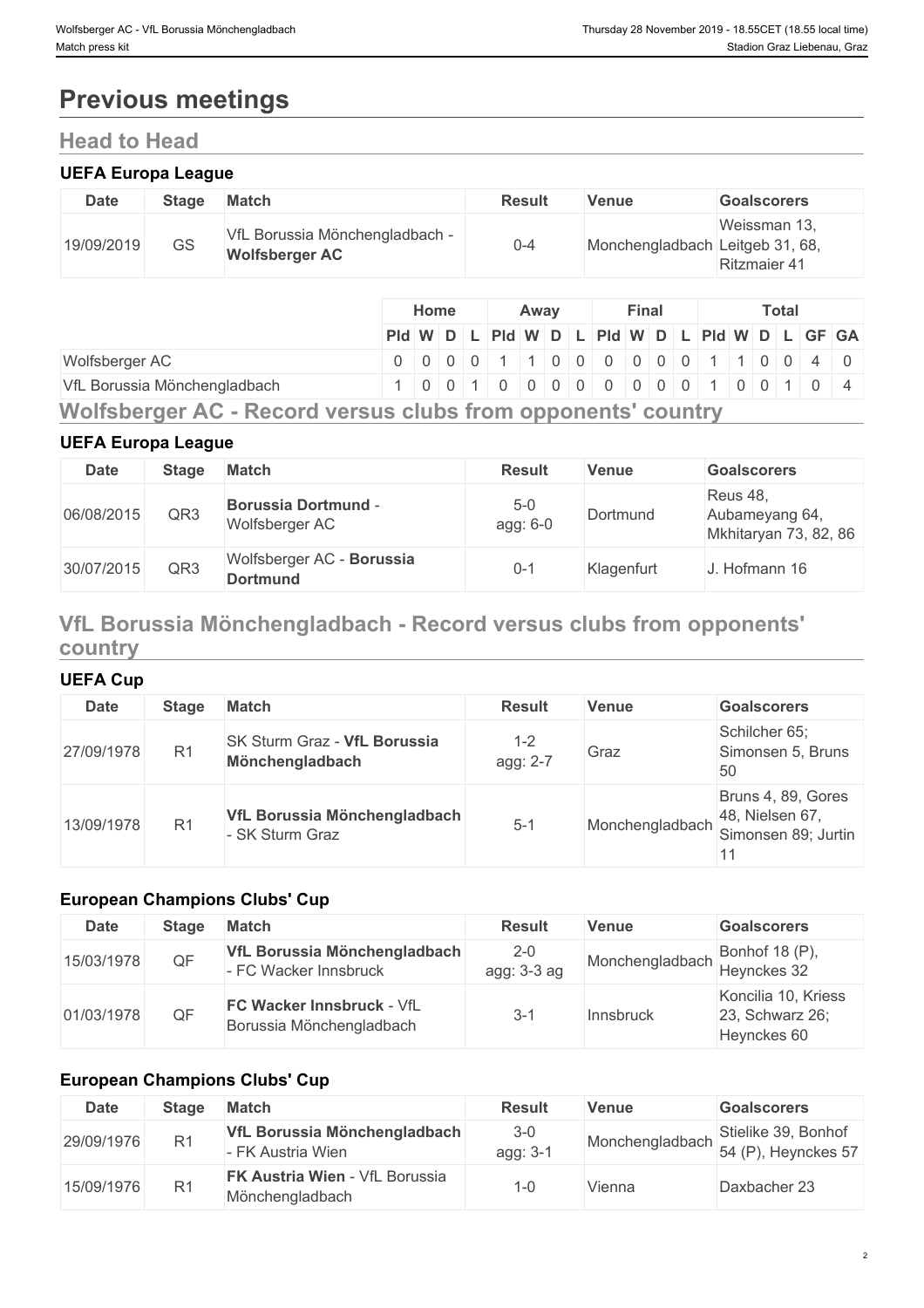### **European Champions Clubs' Cup**

| <b>Date</b> | <b>Stage</b>   | <b>Match</b>                                          | <b>Result</b>            | Venue                            | <b>Goalscorers</b>                                                  |
|-------------|----------------|-------------------------------------------------------|--------------------------|----------------------------------|---------------------------------------------------------------------|
| 01/10/1975  | R <sub>1</sub> | FC Wacker Innsbruck - VfL<br>Borussia Mönchengladbach | -6<br>agg: 2-7           | <b>Innsbruck</b>                 | Bjerg 23; Stielike<br>44, Simonsen 63,<br>Heynckes 64, 68,<br>75.88 |
| 17/09/1975  | R <sub>1</sub> | VfL Borussia Mönchengladbach -<br>FC Wacker Innsbruck | $\overline{\phantom{0}}$ | Monchengladbach Simonsen 83 (P); |                                                                     |

### **UEFA Cup**

| <b>Date</b> | Stage          | <b>Match</b>                                                 | <b>Result</b>     | <b>Venue</b> | <b>Goalscorers</b>                 |
|-------------|----------------|--------------------------------------------------------------|-------------------|--------------|------------------------------------|
| 02/10/1974  | R <sub>1</sub> | VfL Borussia Mönchengladbach<br>- FC Wacker Innsbruck        | $3-0$<br>agg: 4-2 |              | Monchengladbach Vogts 11, Heynckes |
| 18/09/1974  | R1             | <b>FC Wacker Innsbruck - VfL</b><br>Borussia Mönchengladbach | 2-1               | Innsbruck    | Bjerg 53, 55;<br>Heynckes 62       |

|                              | Home |  |  |                                                                         | Away | <b>Final</b> |  |  |  | <b>Total</b> |  |  |  |  |  |
|------------------------------|------|--|--|-------------------------------------------------------------------------|------|--------------|--|--|--|--------------|--|--|--|--|--|
|                              |      |  |  | PId WDLPId WDLPId WDLPId WDLPId WDLGF GA                                |      |              |  |  |  |              |  |  |  |  |  |
| Wolfsberger AC               |      |  |  | $1   0   0   1   2   1   0   1   0   0   0   0   3   1   0   2   4   6$ |      |              |  |  |  |              |  |  |  |  |  |
| VfL Borussia Mönchengladbach |      |  |  | 6 4 1 1 5 2 0 3 0 0 0 0 11 6 1 4 24 14                                  |      |              |  |  |  |              |  |  |  |  |  |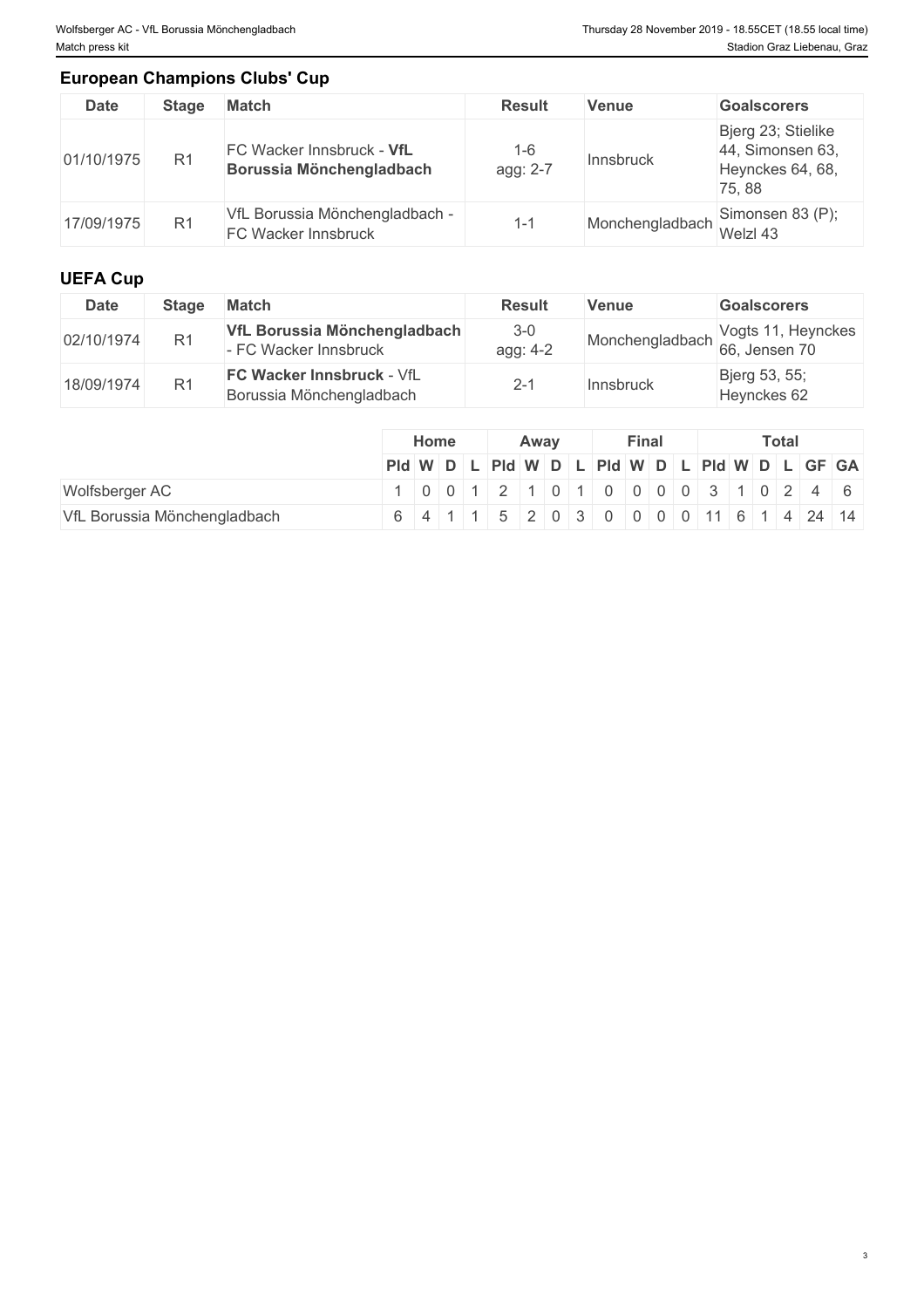# **Match background**

UEFA Europa League group stage debutants Wolfsberg have the chance to show that their shock opening-night 4-0 win at Borussia Mönchengladbach was no flash in the pan as they renew acquaintance with the German side in Graz on an evening when the visitors could qualify for the round of 32 with a game to spare.

Worksberger AC - VII. Borussia Monchengledbach<br>
Match background<br>
Welf-R Europa League group stage debutants Wolfsberg have the chance to show that their shock opening-night 4-0<br>
UEFA Europa League group stage debutants Wo dropping to the foot of the group after back-to-back defeats by İstanbul Başakşehir (0-1 a, 0-3 h), Mönchengladbach have got progressively better, though added-time goals have been responsible for earning four of their five points equalisers away to İstanbul Başakşehir and Roma (both 1-1) and a 95th-minute Marcus Thuram winner at home to the Serie A side in their most recent outing. Winteberg κ AC - VIL Borusala Monchengladbach<br> **Match Dackground**<br>
Watch Dackground<br>
WEFA Europa League group stage debutants Wolfsberg have the chance to show that their shock opening-night 4-0<br>
WEFA Europa League group Winterge AC-vit. Borusia Monemyladken many and the comparison of the comparison of the Simpler A Europe Lead Simpler (or the Comparign Comparign Comparign Acts of the Borusian Monchengladbach was no fash in the pan as they While pape MC - Vit. Buruars Montenged between the Constraines of the Multiple of the Austrian side of Constructions. Thus the Austrian Constructions and the Austrian Constructions and the Austrian Constructions and the A while precord with the control of the Matter of the CHI is now W6 D1 L4, all ten matches record and the SMC CHI is now One that the matches record and the CHI is now CHI LAT CHI is now CHI LAT CHI is now One to the CHI is -Makengu AC: v3 hurana knore-yiutamin<br>
The club **Dack Cground**<br> **UEFA** Europea League group slope debutants Wolfsberg have the chance to show that their shock opening-night 4-0<br>
UEFA Europea League group slope debutants **ENDERGY CENT CROWN CENT CROWN CENT CROWN CENT CROWN CENT CROWN CENT CROWN CENT CROWN CENT CROWN CENT CROWN CENT<br>
WINCOL DEACH CYPT Season group stage dobutants Wishing three this notice to show that their about copyring-**UFFA Europe League that we have the round of the round over the state of soliton in the right of the round of 32. Having crossed over the from the round over the round of 32. While the round over the from the round of 32.

Mönchengladbach victory coupled with a Roma defeat in Turkey would send the German Bundesliga leaders through.

### **Previous meetings**

• The UEFA Europa League witnessed one of its most unexpected results on Matchday 1 as Wolfsberg inflicted a Leitgeb (two) and Marcel Ritzmaier.

opposition, though the outcome was rather different as Borussia Dortmund beat them 5-0 to complete a 6-0 aggregate win in the 2015/16 UEFA Europa League third qualifying round.

meeting having taken place during the 1970s. Their overall away record versus Austrian clubs is W2 L3, their last visit having also been to Graz, where they beat local side Sturm 2-1 to complete a 7-2 aggregate victory in the first round of the 1978/79 UEFA Cup, which they would go on to win.

## **Form guide**

### **Wolfsberg**

• Promoted to the Austrian top flight for the first time in 2012, Wolfsberg claimed their highest ever Bundesliga finish in 2018/19, taking third place behind champions Salzburg and runners-up LASK.

though they had been victorious in both legs of their inaugural tie, beating Shakhtyor Soligorsk of Belarus 1-0 away and 2-0 at home.

matches.

### **Mönchengladbach**

• A fifth-placed finish in the 2018/19 German Bundesliga booked a starting berth for Mönchengladbach in the UEFA Europa League group stage, returning the club to European competition after a two-season absence.

• Gladbach qualified from both of their previous UEFA Europa League groups, in 2012/13 and 2014/15, before going 2016/17 season, they made it third time lucky in that round with a spectacular Lars Stindl-inspired comeback triumph against Fiorentina (0-1 h, 4-2 a) before going out on away goals in an all-German round of 16 tie with Schalke (1-1 a, 2-2 h). **Previous meetings** with the of all and the precise of results on Matchay 1 as Wolfsberg influences a<br>check none European detect on Morbertyalbach interact to unitawered stress from Short Westsman, Matro except<br>in the due

• The Foals have never lost an away fixture in the UEFA Europa League group stage (W2 D6). Their last European win on the road was that 4-2 success at Fiorentina, the three away fixtures since having all ended 1-1.

### **Links and trivia**

• Gladbach's Jonas Hofmann scored the winning goal for Dortmund away to Wolfsberg in that 2015/16 tie.

• Wolfsberg left-back Lukas Schmitz is German and has played for Schalke, Werder Bremen and Fortuna Düsseldorf. Eight of his 104 Bundesliga games were against Mönchengladbach.

Baumgartner is on loan from Bochum.

• Wolfsberg are one of six clubs appearing in the UEFA Europa League group stage for the first time this season, the others being Espanyol, Wolverhampton Wanderers, Ferencváros, Olexandriya and fellow Austrian side LASK.

• Wolfsberg are one of two clubs whose starting XI has been unchanged for all four group stage fixtures thus far, the other being Gent in Group I. However, that can not continue as central defender Nemanja Rnić was red-carded on Matchday 4 and is therefore suspended for this encounter.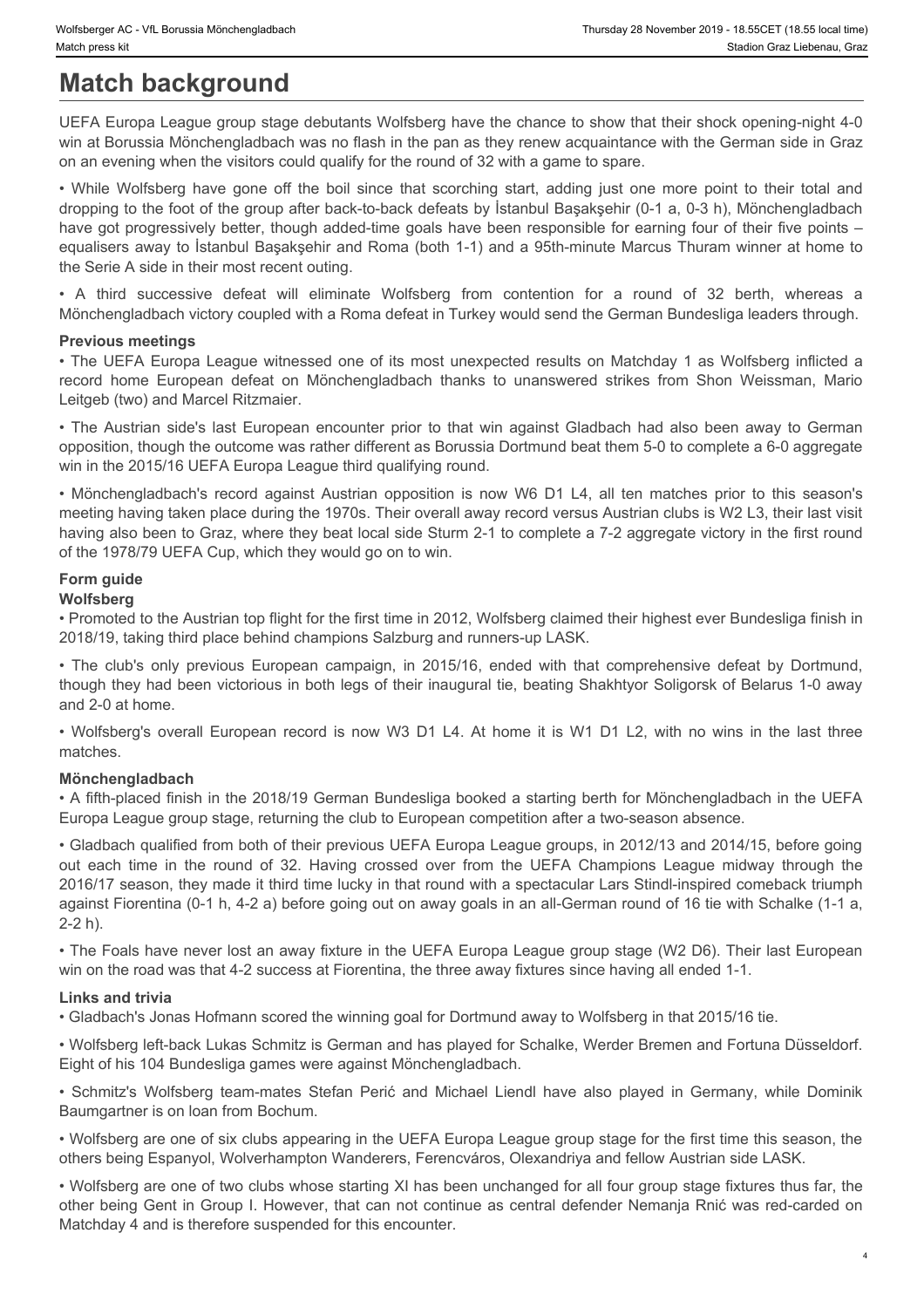München.

### **The coaches**

Fhursday 28 November 2019 - 18.55CET (18.55 local time)<br>
Match press kit<br>
• Mönchengladbach's three-game winning run in the Bundesliga ended on Saturday with a surprise 0-2 defeat at<br>
• Mönchengladbach's three-game winnin Nolfsberger AC - VIL Borussia Monchengladbach<br>
Match press kit<br>
• Mönchengladbach's three-game winning run in the Bundesliga ended on Saturday with a surprise 0-2 defeat at<br>
mewly-promoted Union Berlin but they remain on t • On 20 November, Wolfsberg head coach Gerhard Struber took over at Barnsley, in the English Championship. He Mortsberger AC - Vt. Bonusia Monchengladbash<br> **has been replaced on an interim basis by Morelengtan control on an interim basis by Morelengtan Crisis lice<br>
Munchen.<br>
Munchen.**<br> **Chase on an interim basis by Mohamed Sahli,** Nothberger AC - VIL Bonssia Monchengladbach<br>
Match press kit<br>
Monchengladbach's three-game winning run in the Bundesliga ended on Saturday with a surprise 0-2 defeat at<br>
Herewy-promoted Union Berlin but they remain on top development of up-and-coming talents at Salzburg and Sturm Graz before working as a joint head coach with the Austrian Under-19 and U16 selections. He arrived at Wolfsberg in the summer of 2019.

• Rose replaced Dieter Hecking as Mönchengladbach's new head coach for the 2019/20 season. He arrived as an Austrian double winner and two-time champion with Salzburg, having also led the club to victory in the 2016/17 UEFA Youth League. A defender with home-town club VfB Leipzig, Hannover and Mainz, he spent six years on Salzburg's coaching staff and masterminded a run to the 2017/18 UEFA Europa League semi-finals during his debut campaign as head coach. Last season he led Salzburg into the round of 16.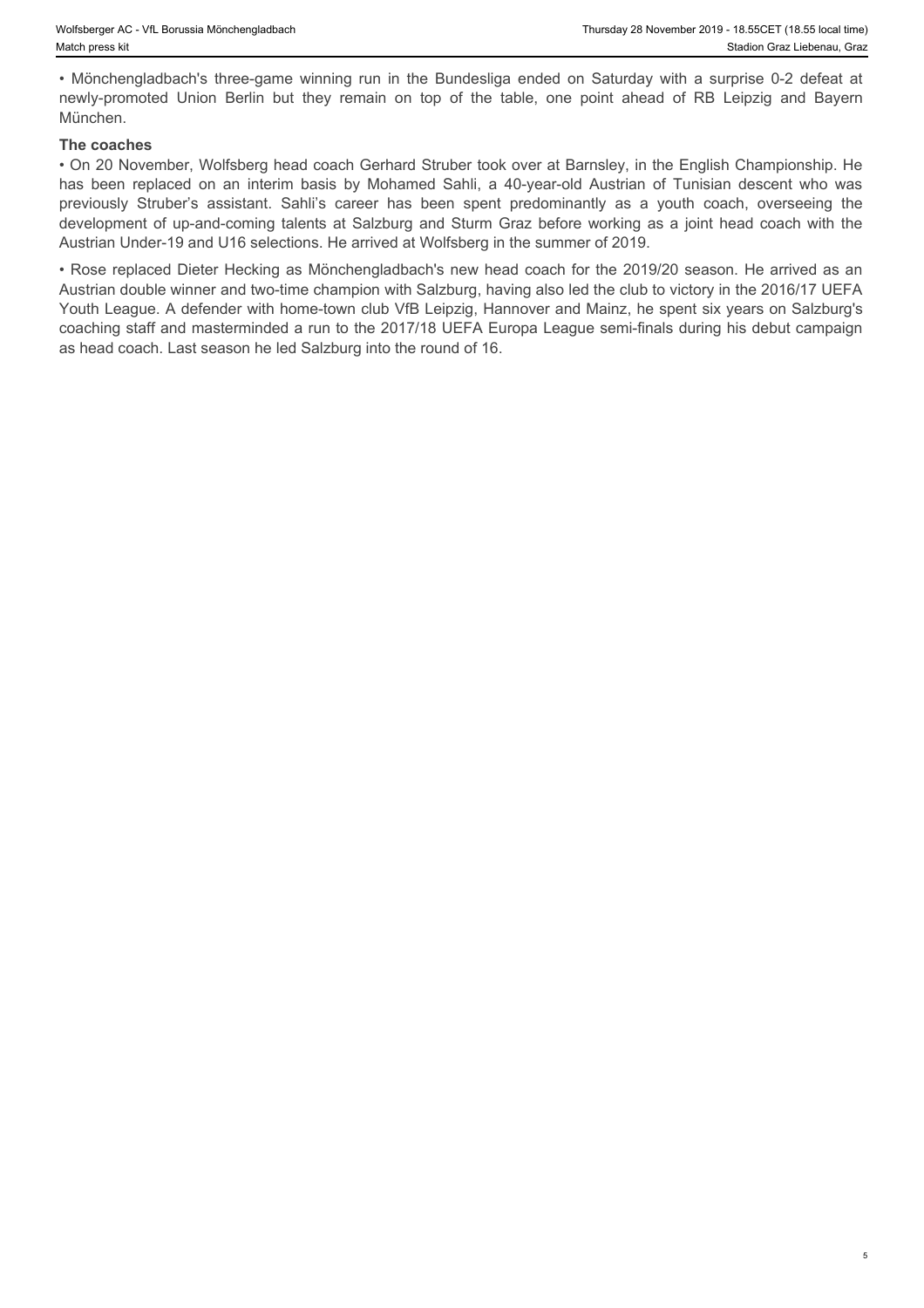# **Team facts**

**Wolfsberger AC Formed:** 1931 **Nickname:** WAC, Die Lavanttaler (People from valley where Wolfsberg is)

**UEFA club competition honours (runners-up in brackets)** • None **blue** and **blue** and **blue** and **blue** and **blue** and **blue** and **blue** and **blue** and **blue** and **blue** and **blue** and **blue** and **blue** and **blue** and **blue** and **blue** and **blue** and **blue** and **blue** and **blue** 

**Domestic honours (most recent triumph in brackets)** None when the contract of the contract of the contract of the contract of the contract of the contract of the contract of the contract of the contract of the contract of the contract of the contract of the contract of the

**Ten-year European record (UEFA Europa League unless indicated otherwise) 2018/19:** did not take part in UEFA competition **2017/18:** did not take part in UEFA competition **2016/17:** did not take part in UEFA competition **2015/16:** third qualifying round **2014/15:** did not take part in UEFA competition **2013/14:** did not take part in UEFA competition **2012/13:** did not take part in UEFA competition **2011/12:** did not take part in UEFA competition **2010/11:** did not take part in UEFA competition **2009/10:** did not take part in UEFA competition **Records**

**UEFA club competition** • Biggest home win **2-0:** Wolfsberg v Shakhtyor Soligorsk

23/07/15, UEFA Europa League second qualifying round second leg

• Biggest away win **0-4:** Mönchengladbach v Wolfsberg 19/09/19, UEFA Europa League group stage

• Heaviest home defeat **0-3:** Wolfsberg v İstanbul Başakşehir 07/11/19, UEFA Europa League group stage

• Heaviest away defeat **5-0:** Borussia Dortmund v Wolfsberg 06/08/15, UEFA Europa League third qualifying round second leg

### **UEFA Cup/UEFA Europa League**

• Biggest home win **2-0:** Wolfsberg v Shakhtyor Soligorsk (see above)

• Biggest away win **0-4:** Mönchengladbach v Wolfsberg (see above)

• Heaviest home defeat **0-3:** Wolfsberg v İstanbul Başakşehir (see above)

• Heaviest away defeat **5-0:** Borussia Dortmund v Wolfsberg (see above)

**VfL Borussia Mönchengladbach Formed:** 1900 **Nickname:** Die Fohlen (The Foals)

### **UEFA club competition honours (runners-up in brackets)**

• European Cup: (1977)

• UEFA Cup: 2 (1973), 1975, 1979, (1980)

• European/South American Cup: (1977)

### **Domestic honours (most recent triumph in brackets)**

League title: 5 (1977) German Cup: 3 (1995)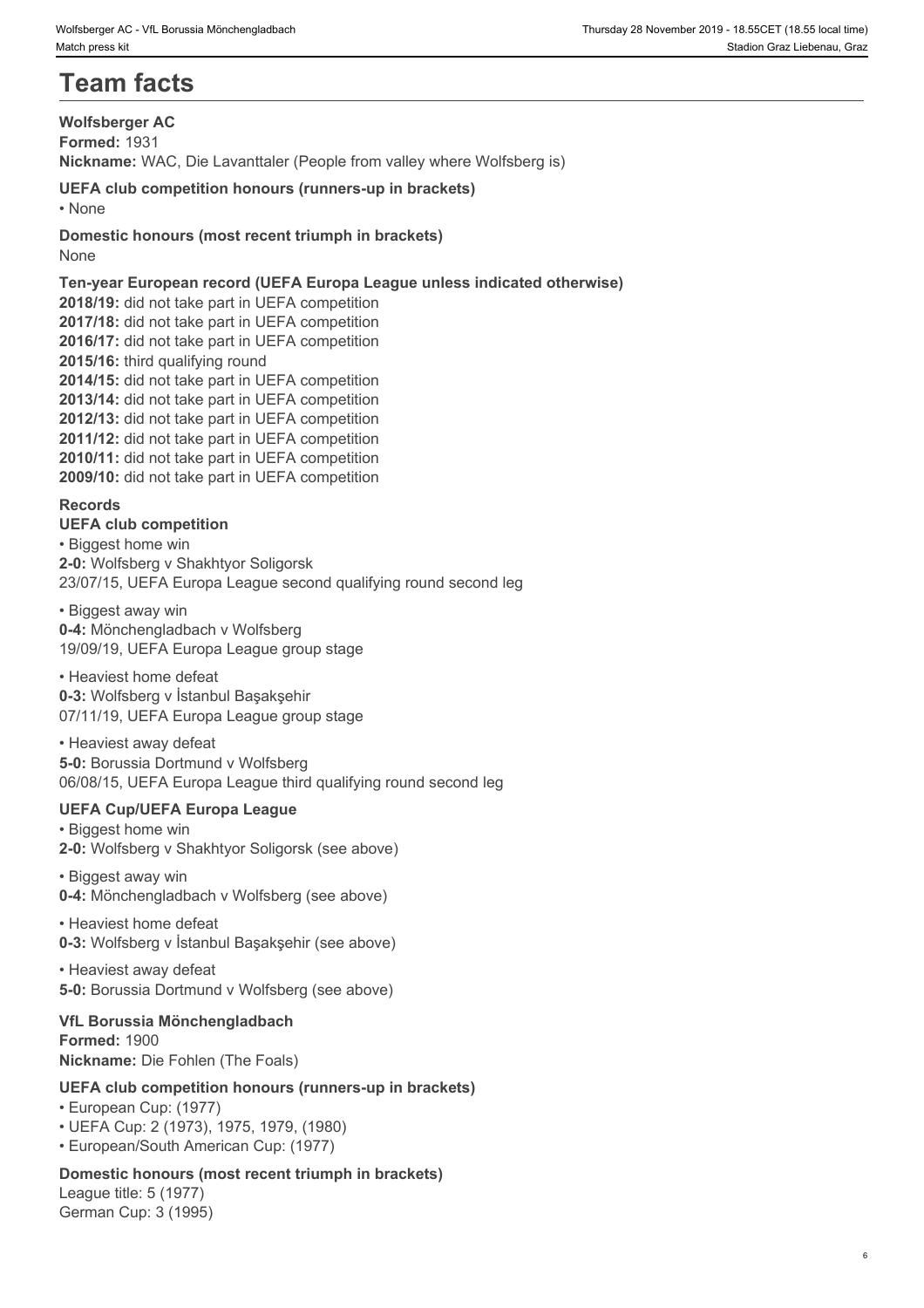**Ten-year European record (UEFA Europa League unless indicated otherwise) 2018/19:** did not take part in UEFA competition **2017/18:** did not take part in UEFA competition **2016/17:** round of 16 (having transferred from UEFA Champions League group stage) **2015/16:** UEFA Champions League group stage **2014/15:** round of 32 **2013/14:** did not take part in UEFA competition **2012/13:** round of 32 (having transferred from UEFA Champions League play-offs) **2011/12:** did not take part in UEFA competition **2010/11:** did not take part in UEFA competition **2009/10:** did not take part in UEFA competition

### **Records**

### **UEFA club competition**

• Biggest home win **10-0:** Mönchengladbach v EPA Larnaca 22/09/70, European Champion Clubs' Cup first round second leg

• Biggest away win **0-7:** ÍBV Vestmannaeyjar v Mönchengladbach 20/09/73, European Cup Winners' Cup first round first leg

• Heaviest home defeat **0-4:** Mönchengladbach v Wolfsberg 19/09/19, UEFA Europa League group stage

• Heaviest away defeat **8-0:** Rangers v Mönchengladbach 30/11/60, European Cup Winners' Cup quarter-final second leg

### **UEFA Cup/UEFA Europa League**

• Biggest home win **7-0:** Mönchengladbach v Sarajevo 28/08/14, play-off second leg

• Biggest away win **1-5:** Twente v Mönchengladbach 21/05/75, final second leg

• Heaviest home defeat **0-4:** Mönchengladbach v Wolfsberg (see above)

• Heaviest away defeat **5-0:** Dundee United v Mönchengladbach 03/11/81, second round second leg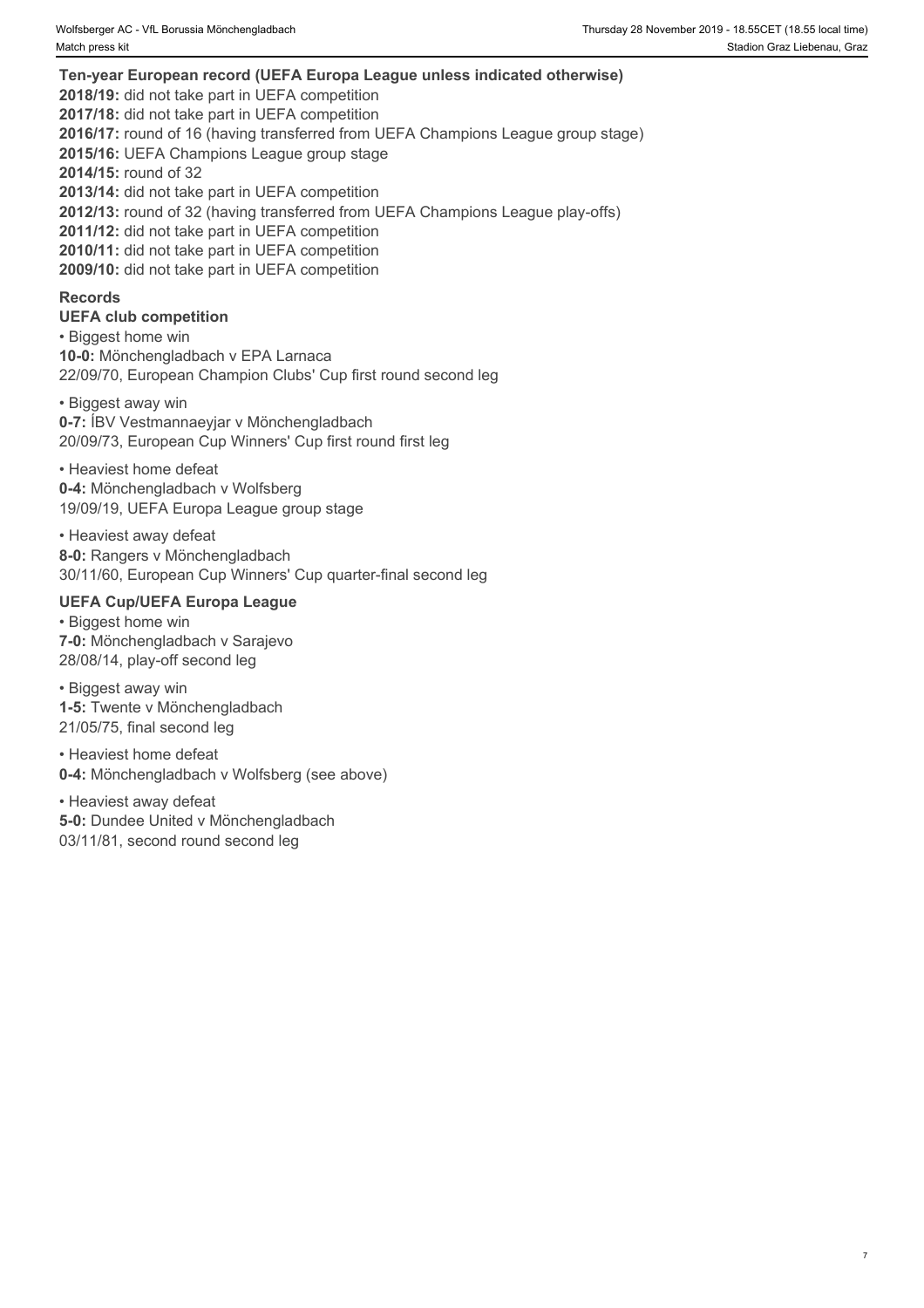# **Squad list**

### **Wolfsberger AC**

|                           |      |                                           |                                           |                |                                                                                                                                                                                                                                                                                                                                                                                                                                                           |                          | <b>Current season</b>                                            |                                                                                                                                                                                                                                                                                                                                                                                                                               |                          | <b>All-time</b>          |                                                                                                                                                                                                                                                                                                                                                                                                                                                                                        |                                                                                                                           |
|---------------------------|------|-------------------------------------------|-------------------------------------------|----------------|-----------------------------------------------------------------------------------------------------------------------------------------------------------------------------------------------------------------------------------------------------------------------------------------------------------------------------------------------------------------------------------------------------------------------------------------------------------|--------------------------|------------------------------------------------------------------|-------------------------------------------------------------------------------------------------------------------------------------------------------------------------------------------------------------------------------------------------------------------------------------------------------------------------------------------------------------------------------------------------------------------------------|--------------------------|--------------------------|----------------------------------------------------------------------------------------------------------------------------------------------------------------------------------------------------------------------------------------------------------------------------------------------------------------------------------------------------------------------------------------------------------------------------------------------------------------------------------------|---------------------------------------------------------------------------------------------------------------------------|
|                           |      |                                           |                                           |                |                                                                                                                                                                                                                                                                                                                                                                                                                                                           |                          |                                                                  | UEL League                                                                                                                                                                                                                                                                                                                                                                                                                    | <b>UEL</b>               |                          |                                                                                                                                                                                                                                                                                                                                                                                                                                                                                        | <b>UEFA</b>                                                                                                               |
| No. Player                | Nat. | <b>DoB</b>                                | Age D Pid Gis Pid Gis Pid Gis Pid Gis Age |                |                                                                                                                                                                                                                                                                                                                                                                                                                                                           |                          |                                                                  |                                                                                                                                                                                                                                                                                                                                                                                                                               |                          |                          |                                                                                                                                                                                                                                                                                                                                                                                                                                                                                        |                                                                                                                           |
| <b>Goalkeepers</b>        |      |                                           |                                           |                |                                                                                                                                                                                                                                                                                                                                                                                                                                                           |                          |                                                                  |                                                                                                                                                                                                                                                                                                                                                                                                                               |                          |                          |                                                                                                                                                                                                                                                                                                                                                                                                                                                                                        |                                                                                                                           |
| 1 Christian Dobnik        |      | AUT 10/07/1986 33                         |                                           | $\sim$         | $\mathcal{L}(\mathcal{L}^{\mathcal{L}}(\mathcal{L}^{\mathcal{L}}(\mathcal{L}^{\mathcal{L}}(\mathcal{L}^{\mathcal{L}}(\mathcal{L}^{\mathcal{L}}(\mathcal{L}^{\mathcal{L}}(\mathcal{L}^{\mathcal{L}}(\mathcal{L}^{\mathcal{L}}(\mathcal{L}^{\mathcal{L}}(\mathcal{L}^{\mathcal{L}}(\mathcal{L}^{\mathcal{L}}(\mathcal{L}^{\mathcal{L}}(\mathcal{L}^{\mathcal{L}}(\mathcal{L}^{\mathcal{L}}(\mathcal{L}^{\mathcal{L}}(\mathcal{L}^{\mathcal{L}}(\mathcal{L}$ |                          |                                                                  |                                                                                                                                                                                                                                                                                                                                                                                                                               |                          |                          |                                                                                                                                                                                                                                                                                                                                                                                                                                                                                        |                                                                                                                           |
| 29 Manuel Kuttin          |      | AUT 17/12/1993 25                         |                                           | $\sim$         | $\sim$                                                                                                                                                                                                                                                                                                                                                                                                                                                    | $\sim$                   | $\mathbf{3}$                                                     |                                                                                                                                                                                                                                                                                                                                                                                                                               | $\sim$                   | $\sim$                   |                                                                                                                                                                                                                                                                                                                                                                                                                                                                                        | $3 -$                                                                                                                     |
| 31 Alexander Kofler       |      | AUT 06/11/1986 33                         |                                           | $\sim$         | $\overline{4}$                                                                                                                                                                                                                                                                                                                                                                                                                                            | $\sim$                   | 12                                                               | $\sim$ $-$                                                                                                                                                                                                                                                                                                                                                                                                                    | $\overline{4}$           | $\sim$                   | 8                                                                                                                                                                                                                                                                                                                                                                                                                                                                                      |                                                                                                                           |
| 40 Aric Haimburger        |      | AUT 27/05/2000 19 - - - - - - - - -       |                                           |                |                                                                                                                                                                                                                                                                                                                                                                                                                                                           |                          |                                                                  |                                                                                                                                                                                                                                                                                                                                                                                                                               |                          |                          |                                                                                                                                                                                                                                                                                                                                                                                                                                                                                        | $ -$                                                                                                                      |
| 46 David Skubl            |      | AUT 18/09/2001 18 -                       |                                           |                | $\sim$                                                                                                                                                                                                                                                                                                                                                                                                                                                    | $\sim$                   | $\sim$                                                           | $\sim$                                                                                                                                                                                                                                                                                                                                                                                                                        | $\sim$                   | $\sim$                   |                                                                                                                                                                                                                                                                                                                                                                                                                                                                                        |                                                                                                                           |
| <b>Defenders</b>          |      |                                           |                                           |                |                                                                                                                                                                                                                                                                                                                                                                                                                                                           |                          |                                                                  |                                                                                                                                                                                                                                                                                                                                                                                                                               |                          |                          |                                                                                                                                                                                                                                                                                                                                                                                                                                                                                        |                                                                                                                           |
| 4 Manfred Gollner         |      | AUT 22/12/1990 28                         |                                           | $\sim$         | 11                                                                                                                                                                                                                                                                                                                                                                                                                                                        | $\sim$                   | 3                                                                | $\mathbf{2}$                                                                                                                                                                                                                                                                                                                                                                                                                  | $\mathbf{1}$             |                          |                                                                                                                                                                                                                                                                                                                                                                                                                                                                                        |                                                                                                                           |
| 5 Stefan Peric            |      | AUT 13/02/1997 22                         |                                           | $\sim$         | $\sim$                                                                                                                                                                                                                                                                                                                                                                                                                                                    | $\sim$                   | $\sim$                                                           | $\sim$                                                                                                                                                                                                                                                                                                                                                                                                                        | $\sim$                   |                          |                                                                                                                                                                                                                                                                                                                                                                                                                                                                                        | $\frac{1}{2} \left( \frac{1}{2} \right) \left( \frac{1}{2} \right) \left( \frac{1}{2} \right) \left( \frac{1}{2} \right)$ |
| 7 Lukas Schmitz           |      | GER 13/10/1988 31                         |                                           | $\sim$         | $\overline{4}$                                                                                                                                                                                                                                                                                                                                                                                                                                            | $\sim$                   | 15                                                               | $\overline{1}$                                                                                                                                                                                                                                                                                                                                                                                                                | 4                        | $\sim$                   | $12 -$                                                                                                                                                                                                                                                                                                                                                                                                                                                                                 |                                                                                                                           |
| 15 Nemanja Rnić           |      | SRB 30/09/1984 35                         |                                           |                | $S \mid 4$                                                                                                                                                                                                                                                                                                                                                                                                                                                | $\sim$                   |                                                                  | $12 - 17 -$                                                                                                                                                                                                                                                                                                                                                                                                                   |                          |                          | $28 -$                                                                                                                                                                                                                                                                                                                                                                                                                                                                                 |                                                                                                                           |
| 16 Mario Leitgeb          |      | AUT 30/06/1988 31                         |                                           | $\sim$         | $\overline{4}$                                                                                                                                                                                                                                                                                                                                                                                                                                            |                          | $2 \mid 15 \mid 3$                                               |                                                                                                                                                                                                                                                                                                                                                                                                                               | $\overline{4}$           | $\overline{2}$           |                                                                                                                                                                                                                                                                                                                                                                                                                                                                                        | $4 \mid 2$                                                                                                                |
| 25 Fabian Tauchhammer     |      | AUT 17/08/2001 18                         |                                           | $\sim$         | $\sim$                                                                                                                                                                                                                                                                                                                                                                                                                                                    |                          |                                                                  |                                                                                                                                                                                                                                                                                                                                                                                                                               | $\sim$                   | $\overline{\phantom{a}}$ |                                                                                                                                                                                                                                                                                                                                                                                                                                                                                        | $\sim$ 100 $\sim$                                                                                                         |
| 27 Michael Novak          |      | AUT 30/12/1990 28                         |                                           | $\sim$         | $\overline{4}$                                                                                                                                                                                                                                                                                                                                                                                                                                            | $\sim$                   | 15                                                               | $\vert$ 2                                                                                                                                                                                                                                                                                                                                                                                                                     | $\overline{4}$           | $\sim$                   | 4                                                                                                                                                                                                                                                                                                                                                                                                                                                                                      |                                                                                                                           |
| 28 Raphael Schifferl      |      | AUT 29/07/1999 20                         |                                           | $\sim$         | $\sim$ $\sim$ $\sim$ $\sim$ $\sim$                                                                                                                                                                                                                                                                                                                                                                                                                        |                          |                                                                  | $-1$ $-1$                                                                                                                                                                                                                                                                                                                                                                                                                     |                          | $\sim$                   |                                                                                                                                                                                                                                                                                                                                                                                                                                                                                        | $\mathcal{L} = \mathcal{L} \times \mathcal{L} = \mathcal{L} \times \mathcal{L}$                                           |
| 39 Stefan Gölles          |      | AUT 04/10/1991 28                         |                                           | $\sim$         | $\sim$                                                                                                                                                                                                                                                                                                                                                                                                                                                    | $\mathbf{r}$             | $\mathbf{3}$                                                     | $\sim$                                                                                                                                                                                                                                                                                                                                                                                                                        | $\sim$                   | $\sim$                   |                                                                                                                                                                                                                                                                                                                                                                                                                                                                                        | $\sim$ 100 $\sim$ 100 $\sim$                                                                                              |
| 41 Matej Grgic            |      | AUT 27/01/1999 20                         |                                           | $\sim$         | $\sim$                                                                                                                                                                                                                                                                                                                                                                                                                                                    | $\sim$ $-$               | $\sim$                                                           | $\sim$                                                                                                                                                                                                                                                                                                                                                                                                                        | $\sim$                   |                          |                                                                                                                                                                                                                                                                                                                                                                                                                                                                                        |                                                                                                                           |
| 42 Marcel Heiden          |      | AUT 29/03/2002 17 - -                     |                                           |                |                                                                                                                                                                                                                                                                                                                                                                                                                                                           | $\sim$                   | $\sim$                                                           | $\sim$                                                                                                                                                                                                                                                                                                                                                                                                                        | $\sim$                   | $\sim$                   |                                                                                                                                                                                                                                                                                                                                                                                                                                                                                        | $ -$                                                                                                                      |
| <b>Midfielders</b>        |      |                                           |                                           |                |                                                                                                                                                                                                                                                                                                                                                                                                                                                           |                          |                                                                  |                                                                                                                                                                                                                                                                                                                                                                                                                               |                          |                          |                                                                                                                                                                                                                                                                                                                                                                                                                                                                                        |                                                                                                                           |
| 8 Marcel Ritzmaier        |      | AUT 22/04/1993 26                         |                                           |                | 4                                                                                                                                                                                                                                                                                                                                                                                                                                                         |                          | 15                                                               | $\mathbf{2}$                                                                                                                                                                                                                                                                                                                                                                                                                  | 10                       |                          | 16                                                                                                                                                                                                                                                                                                                                                                                                                                                                                     |                                                                                                                           |
| 10 Michael Liendl         |      | AUT 25/10/1985 34                         |                                           | $\sim$         | $\overline{4}$                                                                                                                                                                                                                                                                                                                                                                                                                                            | $\mathbf{1}$             | 15                                                               | $\mathbf{3}$                                                                                                                                                                                                                                                                                                                                                                                                                  | 11                       | $\overline{2}$           | $19 \mid 2$                                                                                                                                                                                                                                                                                                                                                                                                                                                                            |                                                                                                                           |
| 11 Romano Schmid          |      | AUT 27/01/2000 19                         |                                           | $\sim$         | $\overline{4}$                                                                                                                                                                                                                                                                                                                                                                                                                                            |                          |                                                                  | $- 15$ 1                                                                                                                                                                                                                                                                                                                                                                                                                      | $\overline{4}$           | $\sim$                   | 6                                                                                                                                                                                                                                                                                                                                                                                                                                                                                      | $\sim$                                                                                                                    |
| 17 Joshua Steiger         |      | AUT 06/04/2001 18                         |                                           | $\sim$         | $\overline{\phantom{a}}$                                                                                                                                                                                                                                                                                                                                                                                                                                  | $\sim$                   | $\sim$                                                           | $\sim$                                                                                                                                                                                                                                                                                                                                                                                                                        | $\overline{\phantom{a}}$ |                          |                                                                                                                                                                                                                                                                                                                                                                                                                                                                                        |                                                                                                                           |
| 19 Sven Sprangler         |      | AUT 27/03/1995 24                         |                                           | $\sim$         | $\sim$                                                                                                                                                                                                                                                                                                                                                                                                                                                    | $\overline{\phantom{a}}$ | $\overline{4}$                                                   | $\sim$                                                                                                                                                                                                                                                                                                                                                                                                                        | $\overline{\phantom{a}}$ | $\overline{\phantom{a}}$ |                                                                                                                                                                                                                                                                                                                                                                                                                                                                                        |                                                                                                                           |
| 20 Bajram Syla            |      | AUT 17/02/1998 21 - - - - - - - - - - - - |                                           |                |                                                                                                                                                                                                                                                                                                                                                                                                                                                           |                          |                                                                  |                                                                                                                                                                                                                                                                                                                                                                                                                               |                          |                          |                                                                                                                                                                                                                                                                                                                                                                                                                                                                                        |                                                                                                                           |
| 22 Dominik Baumgartner    |      | AUT 20/07/1996 23 - - - - 2 - - - - -     |                                           |                |                                                                                                                                                                                                                                                                                                                                                                                                                                                           |                          |                                                                  |                                                                                                                                                                                                                                                                                                                                                                                                                               |                          |                          |                                                                                                                                                                                                                                                                                                                                                                                                                                                                                        |                                                                                                                           |
| 23 Lukas Schöfl           |      | AUT 11/02/2001 18                         |                                           |                |                                                                                                                                                                                                                                                                                                                                                                                                                                                           |                          |                                                                  |                                                                                                                                                                                                                                                                                                                                                                                                                               |                          |                          |                                                                                                                                                                                                                                                                                                                                                                                                                                                                                        |                                                                                                                           |
|                           |      |                                           |                                           | $\sim$ $ \sim$ | $\sim$                                                                                                                                                                                                                                                                                                                                                                                                                                                    |                          |                                                                  | $\sim$                                                                                                                                                                                                                                                                                                                                                                                                                        | $\sim$                   |                          |                                                                                                                                                                                                                                                                                                                                                                                                                                                                                        |                                                                                                                           |
| 24 Christopher Wernitznig |      | AUT 24/02/1990 29 -                       |                                           |                | $2$ -                                                                                                                                                                                                                                                                                                                                                                                                                                                     |                          | $12$ 2                                                           |                                                                                                                                                                                                                                                                                                                                                                                                                               | $\overline{2}$           | $\sim$                   | 6                                                                                                                                                                                                                                                                                                                                                                                                                                                                                      | $\sim$                                                                                                                    |
| 26 Michael Sollbauer      |      | AUT 15/05/1990 29                         |                                           |                | $*$ 4 - 15 -                                                                                                                                                                                                                                                                                                                                                                                                                                              |                          |                                                                  |                                                                                                                                                                                                                                                                                                                                                                                                                               | $4$ -                    |                          |                                                                                                                                                                                                                                                                                                                                                                                                                                                                                        | $8 \mid 1$                                                                                                                |
| 43 Marco Krammer          |      | AUT 24/08/1999 20 - -                     |                                           |                |                                                                                                                                                                                                                                                                                                                                                                                                                                                           |                          | $\mathcal{L} = \{ \mathcal{L} \mid \mathcal{L} = \mathcal{L} \}$ | $\label{eq:3.1} \begin{array}{cccccccccc} \text{1} & \text{1} & \text{1} & \text{1} & \text{1} & \text{1} & \text{1} & \text{1} & \text{1} & \text{1} & \text{1} & \text{1} & \text{1} & \text{1} & \text{1} & \text{1} & \text{1} & \text{1} & \text{1} & \text{1} & \text{1} & \text{1} & \text{1} & \text{1} & \text{1} & \text{1} & \text{1} & \text{1} & \text{1} & \text{1} & \text{1} & \text{1} & \text{1} & \text{1$ |                          |                          |                                                                                                                                                                                                                                                                                                                                                                                                                                                                                        |                                                                                                                           |
| 44 Silvio Mandl           |      | AUT 13/12/2000 18 -                       |                                           |                | .                                                                                                                                                                                                                                                                                                                                                                                                                                                         |                          |                                                                  |                                                                                                                                                                                                                                                                                                                                                                                                                               |                          | $\sim$                   |                                                                                                                                                                                                                                                                                                                                                                                                                                                                                        |                                                                                                                           |
| 47 Kai Lukas Stratznig    |      | $AUT$ 15/04/2002 17 - - - - - - - -       |                                           |                |                                                                                                                                                                                                                                                                                                                                                                                                                                                           |                          |                                                                  |                                                                                                                                                                                                                                                                                                                                                                                                                               |                          |                          |                                                                                                                                                                                                                                                                                                                                                                                                                                                                                        | $\mathcal{L} = \{ \mathcal{L} \mid \mathcal{L} = \mathcal{L} \}$                                                          |
| <b>Forwards</b>           |      |                                           |                                           |                |                                                                                                                                                                                                                                                                                                                                                                                                                                                           |                          |                                                                  |                                                                                                                                                                                                                                                                                                                                                                                                                               |                          |                          |                                                                                                                                                                                                                                                                                                                                                                                                                                                                                        |                                                                                                                           |
| 9 Shon Weissman           |      | ISR 14/02/1996 23                         |                                           | $\sim$ $-$     | 4 1 14 14 4                                                                                                                                                                                                                                                                                                                                                                                                                                               |                          |                                                                  |                                                                                                                                                                                                                                                                                                                                                                                                                               |                          |                          | 4                                                                                                                                                                                                                                                                                                                                                                                                                                                                                      |                                                                                                                           |
| 13 Alexander Schmidt      |      | AUT 19/01/1998 21                         |                                           |                | $-4$ $-12$ $-$                                                                                                                                                                                                                                                                                                                                                                                                                                            |                          |                                                                  |                                                                                                                                                                                                                                                                                                                                                                                                                               | $4 -$                    |                          |                                                                                                                                                                                                                                                                                                                                                                                                                                                                                        | $4 -$                                                                                                                     |
| 21 Anderson Niangbo       |      | CIV 06/10/1999 20                         |                                           |                | $-$ 4 - 14 7                                                                                                                                                                                                                                                                                                                                                                                                                                              |                          |                                                                  |                                                                                                                                                                                                                                                                                                                                                                                                                               | $4 -$                    |                          |                                                                                                                                                                                                                                                                                                                                                                                                                                                                                        | $4 -$                                                                                                                     |
| 30 Amar Hodžić            |      | AUT 12/07/1999 20                         |                                           | $\sim$         | $\sim$                                                                                                                                                                                                                                                                                                                                                                                                                                                    |                          | $\sim$                                                           | $\sim$                                                                                                                                                                                                                                                                                                                                                                                                                        | $\overline{\phantom{a}}$ | $\sim$                   |                                                                                                                                                                                                                                                                                                                                                                                                                                                                                        |                                                                                                                           |
| 34 Marc Andre Schmerböck  |      | AUT 01/04/1994 25 -                       |                                           |                |                                                                                                                                                                                                                                                                                                                                                                                                                                                           |                          |                                                                  | $3 \cdot   -   11   -   3   -$                                                                                                                                                                                                                                                                                                                                                                                                |                          |                          |                                                                                                                                                                                                                                                                                                                                                                                                                                                                                        | $6 -$                                                                                                                     |
| 45 Rene Radl              |      | AUT 14/04/2000 19                         |                                           | $\sim$         | $\sim$                                                                                                                                                                                                                                                                                                                                                                                                                                                    |                          |                                                                  | .                                                                                                                                                                                                                                                                                                                                                                                                                             |                          |                          | $\begin{array}{cccccccccccccc} \multicolumn{2}{c}{} & \multicolumn{2}{c}{} & \multicolumn{2}{c}{} & \multicolumn{2}{c}{} & \multicolumn{2}{c}{} & \multicolumn{2}{c}{} & \multicolumn{2}{c}{} & \multicolumn{2}{c}{} & \multicolumn{2}{c}{} & \multicolumn{2}{c}{} & \multicolumn{2}{c}{} & \multicolumn{2}{c}{} & \multicolumn{2}{c}{} & \multicolumn{2}{c}{} & \multicolumn{2}{c}{} & \multicolumn{2}{c}{} & \multicolumn{2}{c}{} & \multicolumn{2}{c}{} & \multicolumn{2}{c}{} & \$ |                                                                                                                           |
| 48 Leo Vielgut            |      | $AUT$ 23/02/2001 18 -                     |                                           |                |                                                                                                                                                                                                                                                                                                                                                                                                                                                           | $\mathbf{r}$             | $\sim$                                                           | $\sim$                                                                                                                                                                                                                                                                                                                                                                                                                        | $\sim$                   | $\sim$                   |                                                                                                                                                                                                                                                                                                                                                                                                                                                                                        | $\sim$ 100 $\sim$                                                                                                         |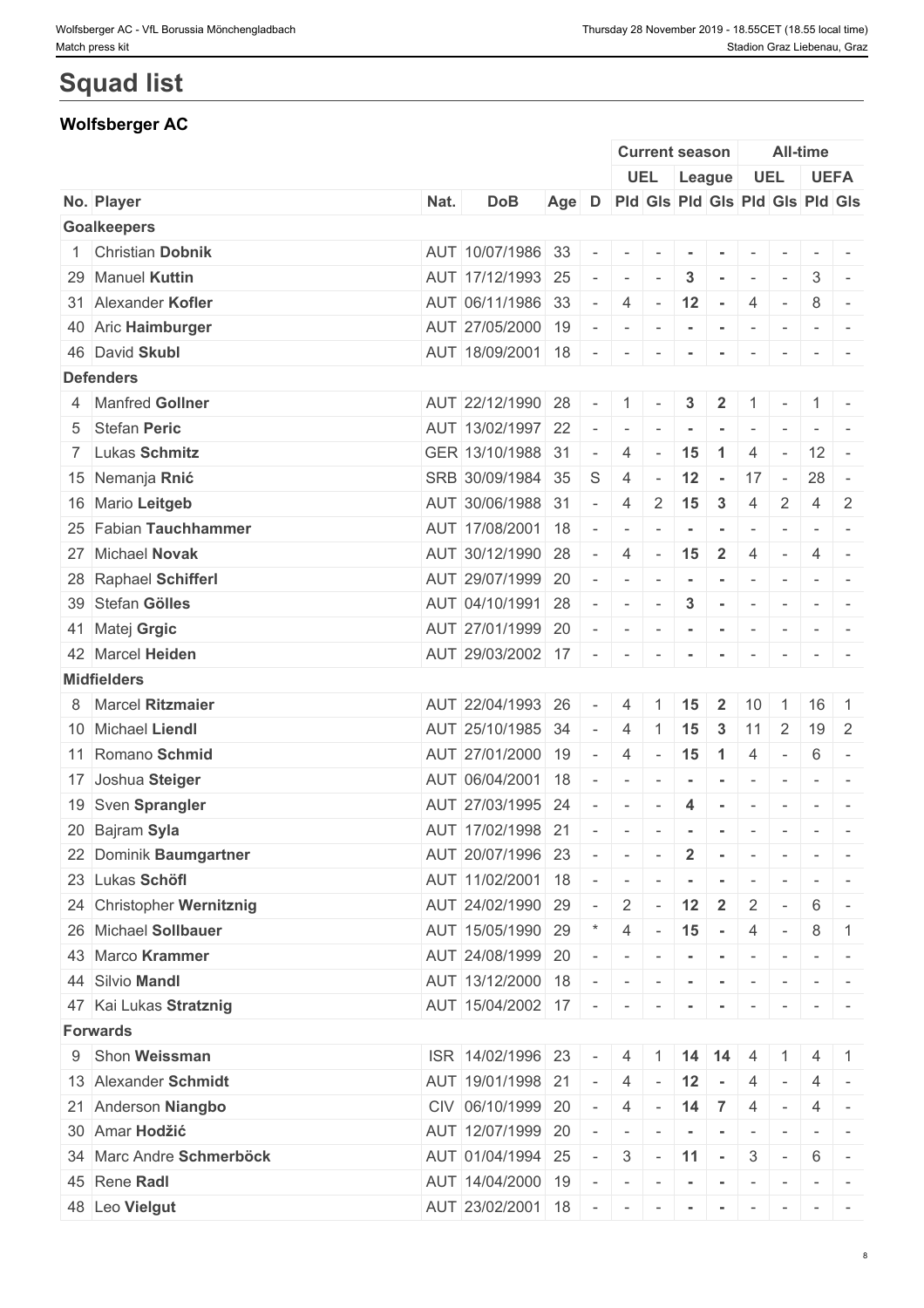# **Coach Coach Coach Coach Coach Coach Coach <b>Coach Coach Coach** - Mohamed Sahli AUT 24/03/1978 <sup>41</sup> - - - **- -** - - - - **Wolfsberger AC Current season All-time UEL League UEL UEFA**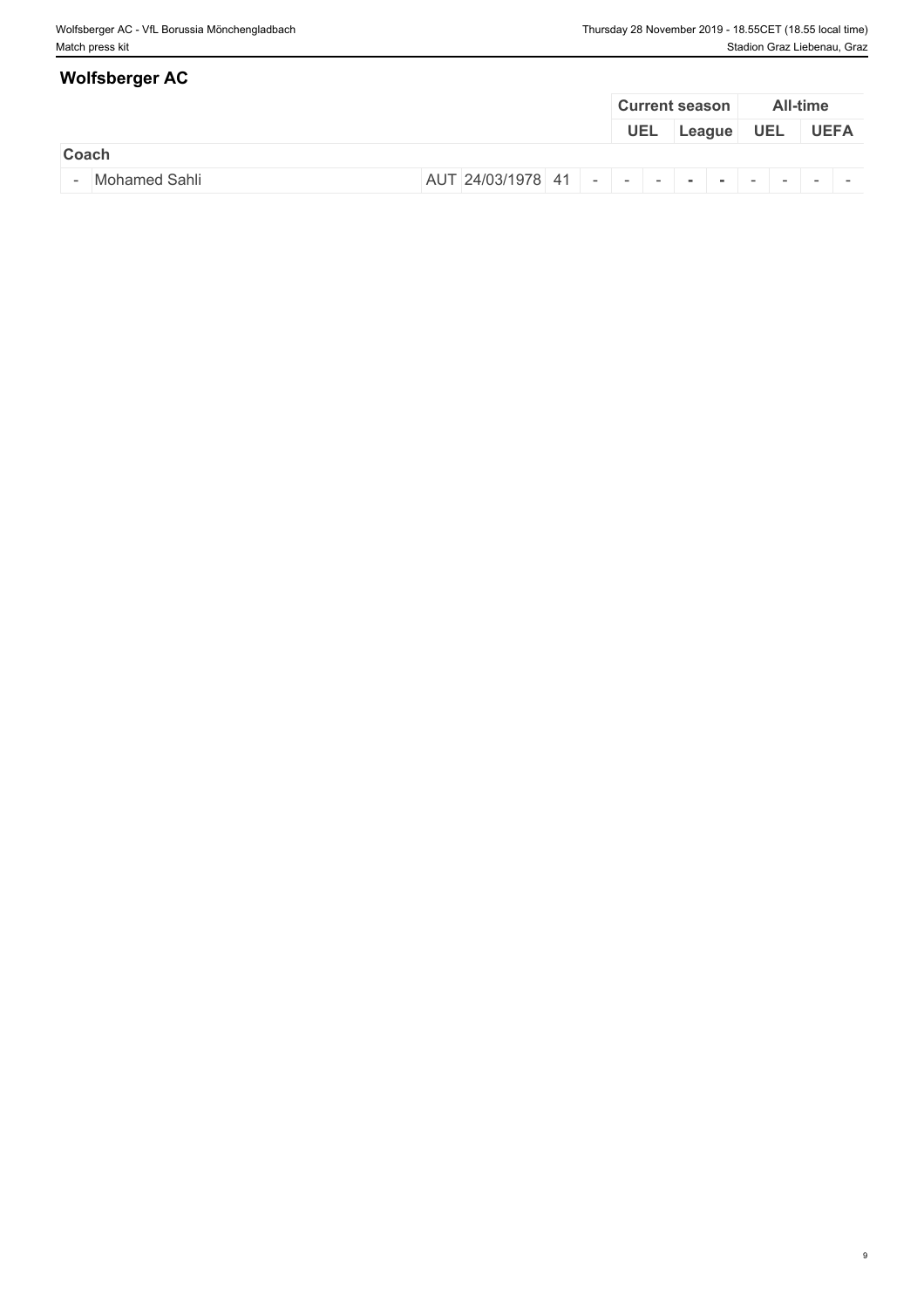### **VfL Borussia Mönchengladbach**

|              |                         |      |                                       |       |                          |                          |                                                                                                                                                                                                                                                                                                                                                                                                                                                                                        | <b>Current season</b>     |                 |                          |                 | <b>All-time</b>    |                                                                                   |
|--------------|-------------------------|------|---------------------------------------|-------|--------------------------|--------------------------|----------------------------------------------------------------------------------------------------------------------------------------------------------------------------------------------------------------------------------------------------------------------------------------------------------------------------------------------------------------------------------------------------------------------------------------------------------------------------------------|---------------------------|-----------------|--------------------------|-----------------|--------------------|-----------------------------------------------------------------------------------|
|              |                         |      |                                       |       |                          |                          |                                                                                                                                                                                                                                                                                                                                                                                                                                                                                        | UEL League                |                 | UEL                      |                 |                    | <b>UEFA</b>                                                                       |
|              | No. Player              | Nat. | <b>DoB</b>                            | Age D |                          |                          |                                                                                                                                                                                                                                                                                                                                                                                                                                                                                        |                           |                 |                          |                 |                    | Pid Gis Pid Gis Pid Gis Pid Gis                                                   |
|              | <b>Goalkeepers</b>      |      |                                       |       |                          |                          |                                                                                                                                                                                                                                                                                                                                                                                                                                                                                        |                           |                 |                          |                 |                    |                                                                                   |
|              | 1 Yann Sommer           |      | SUI 17/12/1988 30                     |       | $\sim$                   |                          |                                                                                                                                                                                                                                                                                                                                                                                                                                                                                        | $4$ - 12 - 36 - 79 -      |                 |                          |                 |                    |                                                                                   |
|              | 21 Tobias Sippel        |      | GER 22/03/1988 31                     |       |                          | $\overline{\phantom{a}}$ | $\sim$                                                                                                                                                                                                                                                                                                                                                                                                                                                                                 |                           |                 | $\overline{\phantom{a}}$ | $\sim$          |                    |                                                                                   |
|              | 31 Max Grün             |      | GER 05/04/1987 32                     |       |                          | $\overline{\phantom{a}}$ |                                                                                                                                                                                                                                                                                                                                                                                                                                                                                        |                           |                 |                          |                 |                    |                                                                                   |
|              | 41 Jan Jakob Olschowsky |      | GER 18/11/2001 18 - -                 |       |                          |                          | $\sim$                                                                                                                                                                                                                                                                                                                                                                                                                                                                                 | $\sim$                    | $\sim$          | $\sim$                   | $\sim$          | $-$                |                                                                                   |
|              | <b>Defenders</b>        |      |                                       |       |                          |                          |                                                                                                                                                                                                                                                                                                                                                                                                                                                                                        |                           |                 |                          |                 |                    |                                                                                   |
|              | 4 Mamadou Doucouré      |      | FRA 21/05/1998 21                     |       |                          |                          |                                                                                                                                                                                                                                                                                                                                                                                                                                                                                        |                           |                 |                          |                 |                    |                                                                                   |
|              | 5 Tobias Strobl         |      | GER 12/05/1990 29                     |       | $\overline{\phantom{a}}$ | $\overline{\phantom{a}}$ |                                                                                                                                                                                                                                                                                                                                                                                                                                                                                        | $\overline{2}$            |                 | 3                        | $\sim$          | $10 -$             |                                                                                   |
|              | 15 Louis Beyer          |      | GER 19/05/2000 19                     |       | $\sim$                   | $\sim$                   |                                                                                                                                                                                                                                                                                                                                                                                                                                                                                        | $\mathbf 1$               | $\sim$          | $\sim$                   | $\sim$          |                    | $-1$ $-$                                                                          |
|              | 17 Oscar Wendt          |      | SWE 24/10/1985 34                     |       | $\overline{a}$           | $\overline{2}$           |                                                                                                                                                                                                                                                                                                                                                                                                                                                                                        | 10                        | $\overline{2}$  | 38                       | $\sim$          | 79 1               |                                                                                   |
|              | 18 Stefan Lainer        |      | AUT 27/08/1992 27                     |       | $\sim$                   | $\overline{4}$           |                                                                                                                                                                                                                                                                                                                                                                                                                                                                                        | 12                        | $\overline{1}$  | 33                       | $\overline{1}$  | 48 1               |                                                                                   |
|              | 24 Tony Jantschke       |      | GER 07/04/1990 29                     |       |                          | $\overline{2}$           |                                                                                                                                                                                                                                                                                                                                                                                                                                                                                        | $\overline{7}$            | $\sim$          | 20                       | $\sim 10^{-10}$ | $30 -$             |                                                                                   |
|              | 25 Ramy Bensebaini      |      | ALG 16/04/1995 24                     |       |                          | $\overline{4}$           |                                                                                                                                                                                                                                                                                                                                                                                                                                                                                        | $\mathbf{3}$              | $\vert$ 1       | 13                       |                 | $1 \mid 13 \mid 1$ |                                                                                   |
|              | 28 Matthias Ginter      |      | GER 19/01/1994 25                     |       | $\overline{a}$           | 3                        | $\overline{\phantom{a}}$                                                                                                                                                                                                                                                                                                                                                                                                                                                               | 10                        | $\sim$          | 17                       | $\overline{2}$  | $32 \mid 2$        |                                                                                   |
|              | 30 Nico Elvedi          |      | SUI 30/09/1996 23                     |       | $\sim$                   |                          |                                                                                                                                                                                                                                                                                                                                                                                                                                                                                        | $4 - 12$ 1                |                 |                          |                 | $8 - 18 -$         |                                                                                   |
|              | 33 Kaan Kurt            |      | GER 21/12/2001 17                     |       |                          | $\overline{\phantom{a}}$ |                                                                                                                                                                                                                                                                                                                                                                                                                                                                                        |                           |                 | $\sim$                   | $\sim$          |                    |                                                                                   |
|              | 38 Marcel Benger        |      | GER 02/07/1998 21                     |       | $\sim$                   | $\overline{\phantom{a}}$ |                                                                                                                                                                                                                                                                                                                                                                                                                                                                                        |                           |                 |                          |                 |                    |                                                                                   |
|              | <b>Midfielders</b>      |      |                                       |       |                          |                          |                                                                                                                                                                                                                                                                                                                                                                                                                                                                                        |                           |                 |                          |                 |                    |                                                                                   |
|              |                         |      |                                       |       |                          |                          |                                                                                                                                                                                                                                                                                                                                                                                                                                                                                        |                           |                 |                          |                 |                    |                                                                                   |
|              | 6 Christoph Kramer      |      | GER 19/02/1991                        | 28    | S                        | 3                        |                                                                                                                                                                                                                                                                                                                                                                                                                                                                                        | 9                         |                 | 15                       |                 | $31 -$             |                                                                                   |
|              | 7 Patrick Herrmann      |      | GER 12/02/1991                        | 28    | $\overline{a}$           | 3                        |                                                                                                                                                                                                                                                                                                                                                                                                                                                                                        | 9                         | 4               | 21                       | 5               | $30 \mid 5$        |                                                                                   |
|              | 8 Denis Zakaria         |      | SUI 20/11/1996 23                     |       | $\sim$                   | 4                        |                                                                                                                                                                                                                                                                                                                                                                                                                                                                                        | 12                        | $\overline{2}$  | 9                        | $\sim$          | $14 -$             |                                                                                   |
|              | 13 Lars Stindl          |      | GER 26/08/1988 31                     |       |                          | $\overline{2}$           |                                                                                                                                                                                                                                                                                                                                                                                                                                                                                        | 5                         | $\blacksquare$  | 21                       | $\overline{7}$  | $40 \mid 13$       |                                                                                   |
|              | 16 Ibrahima Traoré      |      | GNB 21/04/1988                        | 31    | $\sim$                   | $\sim$                   | $\sim$                                                                                                                                                                                                                                                                                                                                                                                                                                                                                 | $\blacktriangleleft$      | $\sim$          | 17                       | 2               | $32 \mid 2$        |                                                                                   |
|              | 19 Fabian Johnson       |      | USA 11/12/1987 31                     |       |                          | $\sim$                   |                                                                                                                                                                                                                                                                                                                                                                                                                                                                                        | 3                         | $\sim$ 10 $\pm$ | 10                       | $\sim$ $-$      | $24 \quad 2$       |                                                                                   |
|              | 20 Julio Villalba       |      | PAR 17/09/1998 21                     |       |                          | $\sim$                   | $\sim$                                                                                                                                                                                                                                                                                                                                                                                                                                                                                 | $\sim$                    | $\sim$          | $\sim$                   | $\sim$          |                    | $\frac{1}{2} \left( \frac{1}{2} \right) \left( \frac{1}{2} \right) = \frac{1}{2}$ |
|              | 22 László Bénes         |      | SVK 09/09/1997 22                     |       | $\mathbf{r}$             |                          |                                                                                                                                                                                                                                                                                                                                                                                                                                                                                        | $3 - 10 -$                |                 |                          |                 | $3 - 11 -$         |                                                                                   |
|              | 23 Jonas Hofmann        |      | GER 14/07/1992 27 -                   |       |                          | $-2$                     |                                                                                                                                                                                                                                                                                                                                                                                                                                                                                        | $\mathbf{3}$              | $\sim$          | 8                        |                 | 21                 | -2                                                                                |
|              | 32 Florian Neuhaus      |      | GER 16/03/1997 22 - 4 - 11 1 4 -      |       |                          |                          |                                                                                                                                                                                                                                                                                                                                                                                                                                                                                        |                           |                 |                          |                 |                    | 4 -                                                                               |
|              | 34 Conor Noß            |      | IRL 01/01/2001 18 -                   |       |                          | $\sim$                   | $\begin{array}{cccccccccccccc} \multicolumn{2}{c}{} & \multicolumn{2}{c}{} & \multicolumn{2}{c}{} & \multicolumn{2}{c}{} & \multicolumn{2}{c}{} & \multicolumn{2}{c}{} & \multicolumn{2}{c}{} & \multicolumn{2}{c}{} & \multicolumn{2}{c}{} & \multicolumn{2}{c}{} & \multicolumn{2}{c}{} & \multicolumn{2}{c}{} & \multicolumn{2}{c}{} & \multicolumn{2}{c}{} & \multicolumn{2}{c}{} & \multicolumn{2}{c}{} & \multicolumn{2}{c}{} & \multicolumn{2}{c}{} & \multicolumn{2}{c}{} & \$ |                           | $\sim$          | $-$                      |                 |                    |                                                                                   |
|              | 39 Aaron Herzog         |      | GER 30/01/1998 21 -                   |       |                          | $\sim$                   |                                                                                                                                                                                                                                                                                                                                                                                                                                                                                        |                           |                 |                          |                 |                    |                                                                                   |
|              | <b>Forwards</b>         |      |                                       |       |                          |                          |                                                                                                                                                                                                                                                                                                                                                                                                                                                                                        |                           |                 |                          |                 |                    |                                                                                   |
|              | 10 Marcus Thuram        |      | FRA 06/08/1997 22 -                   |       |                          |                          |                                                                                                                                                                                                                                                                                                                                                                                                                                                                                        | $4 \mid 1 \mid 12 \mid 5$ |                 |                          |                 |                    | $\blacksquare$                                                                    |
|              | 11 Raffael              |      | BRA 28/03/1985 34                     |       | $\sim$ $-$               | $2^{\circ}$              |                                                                                                                                                                                                                                                                                                                                                                                                                                                                                        | 4                         |                 | 30                       | 6               |                    | $58 \mid 16$                                                                      |
|              | 14 Alassane Pléa        |      | FRA 10/03/1993 26 -                   |       |                          |                          |                                                                                                                                                                                                                                                                                                                                                                                                                                                                                        | $3 - 10$ 4                |                 | $21 \quad 6$             |                 | $24 \quad 6$       |                                                                                   |
|              | 36 Breel Embolo         |      | SUI 14/02/1997 22                     |       | $\sim$                   |                          |                                                                                                                                                                                                                                                                                                                                                                                                                                                                                        | $3 - 10$ 3 17 2           |                 |                          |                 | $34 \quad 5$       |                                                                                   |
|              | 37 Keanan Bennetts      |      | ENG 09/03/1999 20                     |       | $\sim$                   | $\sim$                   |                                                                                                                                                                                                                                                                                                                                                                                                                                                                                        |                           |                 |                          | $\sim$          |                    | $\mathcal{L} = \{ \mathcal{L} \mid \mathcal{L} = \mathcal{L} \}$                  |
| <b>Coach</b> |                         |      |                                       |       |                          |                          |                                                                                                                                                                                                                                                                                                                                                                                                                                                                                        |                           |                 |                          |                 |                    |                                                                                   |
|              | - Marco Rose            |      | GER 11/09/1976 43 - 4 - - - 28 - 38 - |       |                          |                          |                                                                                                                                                                                                                                                                                                                                                                                                                                                                                        |                           |                 |                          |                 |                    |                                                                                   |
|              |                         |      |                                       |       |                          |                          |                                                                                                                                                                                                                                                                                                                                                                                                                                                                                        |                           |                 |                          |                 |                    |                                                                                   |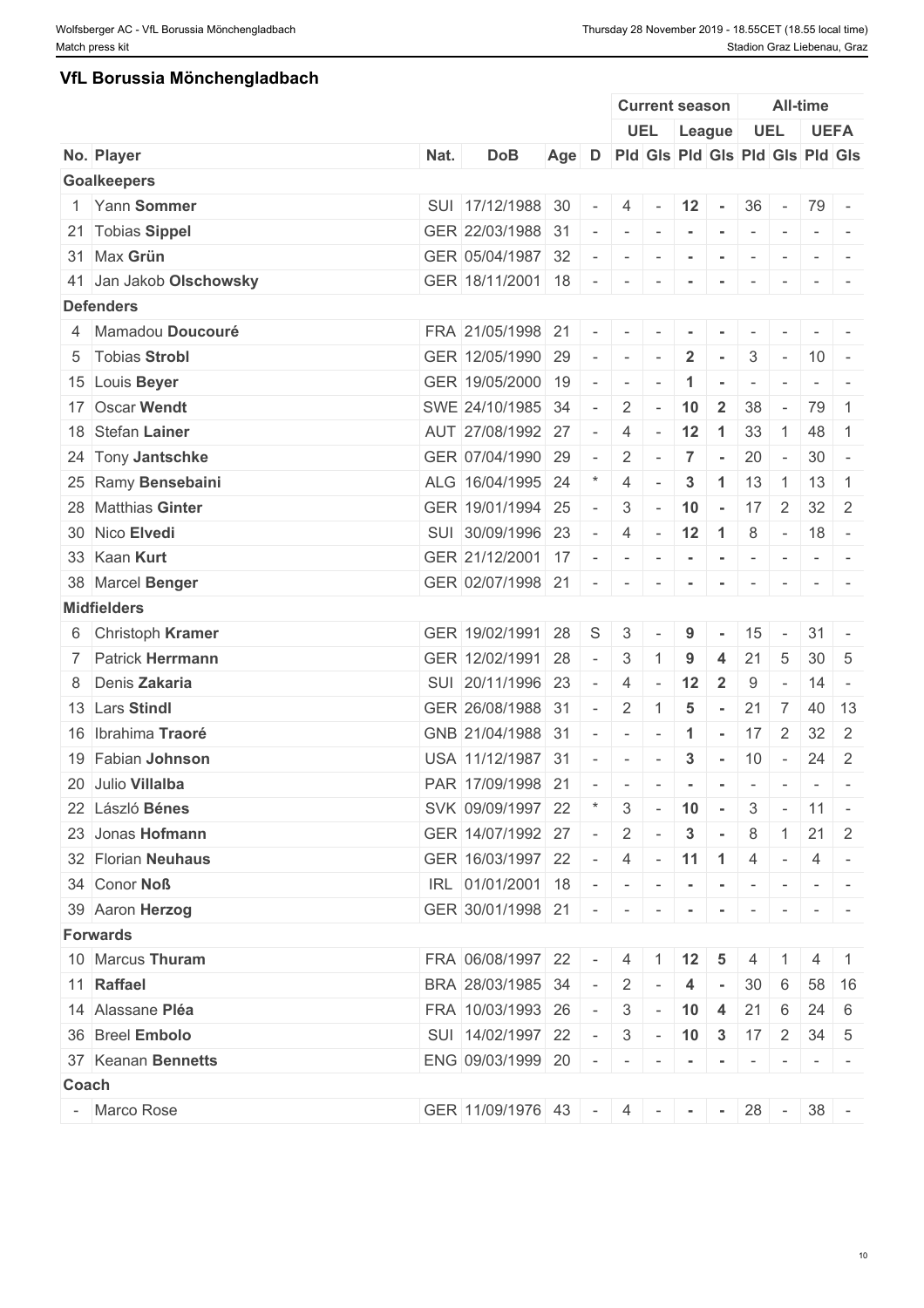# **Fixtures and results**

### **Wolfsberger AC**

| <b>Date</b>       | <b>Competition Opponent</b> |                                            | <b>Result</b> | <b>Goalscorers</b>                                                     |
|-------------------|-----------------------------|--------------------------------------------|---------------|------------------------------------------------------------------------|
|                   |                             |                                            |               | Weissman 5, 50, Ritzmaier 19,                                          |
| 20/07/2019 Cup    |                             | SAK Klagenfurt (A)                         | W             | 9-0 Schmerböck 27, 52, Leitgeb 30, Liendl 81,<br>Niangbo 84, Schmid 90 |
| 27/07/2019 League |                             | FC Admira Wacker Mödling<br>(A)            | W             | 3-0 Weissman 43, 55, Niangbo 76                                        |
| 04/08/2019 League |                             | SK Sturm Graz (H)                          | $0 - 1$<br>L  |                                                                        |
| 10/08/2019 League |                             | FC Salzburg (A)                            | L             | 2-5 Niangbo 7, Weissman 78                                             |
| 17/08/2019 League |                             | SV Mattersburg (H)                         | W             | 5-0 Leitgeb 2, Weissman 41, 48, 62, 76                                 |
| 24/08/2019 League |                             | SCR Altach (H)                             | $5 - 2$<br>W  | Schreiner 6 (og), Liendl 34, Niangbo 43,<br>74, Schmitz 58             |
| 31/08/2019 League |                             | LASK (A)                                   | W             | 1-0 Liendl 80                                                          |
| 15/09/2019 League |                             | FK Austria Wien (H)                        | W             | 3-0 Ritzmaier 67, Weissman 88 (P), Niangbo<br>90                       |
| 19/09/2019 UEL    |                             | <b>VfL Borussia</b><br>Mönchengladbach (A) | $4-0$<br>W    | Weissman 13, Leitgeb 31, 68, Ritzmaier                                 |
| 22/09/2019 League |                             | TSV Sparkasse Hartberg (A)                 | W             | 2-0 Liendl 65 (P), Novak 88                                            |
| 25/09/2019 Cup    |                             | ATSV Wolfsberg (A)                         | $6 - 0$<br>W  | Weissman 15, 28, 53, Baumgartner 75,<br>Wutte 83 (og), Schmerböck 87   |
| 28/09/2019 League |                             | WSG Wattens (H)                            | D             | 2-2 Niangbo 49, Weissman 81                                            |
| 03/10/2019 UEL    |                             | AS Roma (H)                                | D             | 1-1 Liendl 51                                                          |
| 06/10/2019 League |                             | SKN St Pölten (H)                          | W             | 4-0 Ritzmaier 12, Weissman 38, 87, Leitgeb<br>66                       |
| 20/10/2019 League |                             | SK Rapid Wien (A)                          | D             | 1-1 Leitgeb 64                                                         |
| 24/10/2019 UEL    |                             | İstanbul Başakşehir (A)                    | L.<br>$0 - 1$ |                                                                        |
| 27/10/2019 League |                             | FC Admira Wacker Mödling<br>(H)            | D             | 2-2 Gollner 63, 70                                                     |
| 30/10/2019 Cup    |                             | FC Wacker Innsbruck (A)                    | $0 - 1$<br>L. |                                                                        |
| 02/11/2019 League |                             | SK Sturm Graz (A)                          | W<br>$4 - 0$  | Novak 20, Schmid 29, Weissman 43,<br>Wernitznig 70                     |
| 07/11/2019 UEL    |                             | İstanbul Başakşehir (H)                    | $0 - 3$<br>L  |                                                                        |
| 10/11/2019 League |                             | FC Salzburg (H)                            | $0 - 3$<br>L  |                                                                        |
| 23/11/2019 League |                             | SV Mattersburg (A)                         | $4 - 1$<br>W  | Weissman 24, 58, Niangbo 33, Wernitznig<br>75                          |
| 28/11/2019 UEL    |                             | <b>VfL Borussia</b><br>Mönchengladbach (H) |               |                                                                        |
| 01/12/2019 League |                             | SCR Altach (A)                             |               |                                                                        |
| 07/12/2019 League |                             | LASK (H)                                   |               |                                                                        |
| 12/12/2019 UEL    |                             | AS Roma (A)                                |               |                                                                        |
| 15/12/2019 League |                             | FK Austria Wien (A)                        |               |                                                                        |
| 15/02/2020 League |                             | TSV Sparkasse Hartberg (H)                 |               |                                                                        |
| 22/02/2020 League |                             | WSG Wattens (A)                            |               |                                                                        |
| 29/02/2020 League |                             | SKN St Pölten (A)                          |               |                                                                        |
| 07/03/2020 League |                             | SK Rapid Wien (H)                          |               |                                                                        |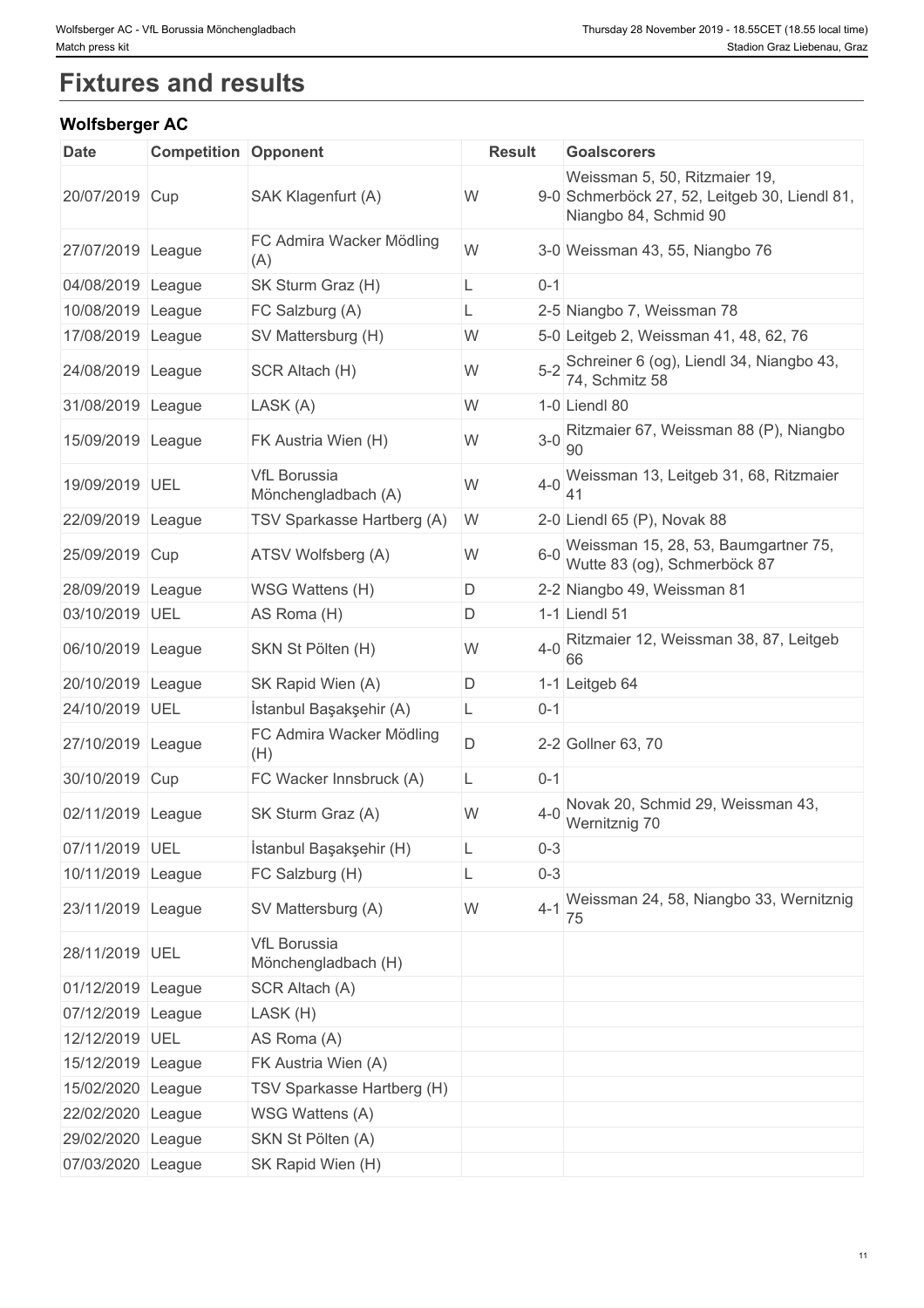| Pos. Clubs                  | $P$ W           |                      | D                          |                |    |                                                   | L GF GA Pts                                       |
|-----------------------------|-----------------|----------------------|----------------------------|----------------|----|---------------------------------------------------|---------------------------------------------------|
| <b>FC Salzburg</b>          |                 | $15 \mid 12 \mid 3$  |                            | $\overline{0}$ | 58 |                                                   | 14 39                                             |
| 2 LASK                      |                 | $15 \mid 12 \mid 2$  |                            |                | 31 | $8 \overline{38}$                                 |                                                   |
| 3 Wolfsberger AC            |                 | $15$ 9               | 3 <sup>1</sup>             |                |    |                                                   | $3 \mid 38 \mid 17 \mid 30$                       |
| 4 SK Rapid Wien             |                 | $15 \mid 7 \mid 4$   |                            |                |    |                                                   | $4 \t29 \t19 \t25$                                |
| 5 SK Sturm Graz             |                 |                      |                            |                |    | $15 \mid 7 \mid 3 \mid 5 \mid 24 \mid 17 \mid 24$ |                                                   |
| 6   TSV Sparkasse Hartberg  | 15              | 7 <sup>1</sup>       | 3 <sup>1</sup>             |                |    |                                                   | 5 28 28 24                                        |
| 7 FK Austria Wien           | 15 <sup>1</sup> | $-4$                 | 4                          |                |    |                                                   | 7 20 28 16                                        |
| 8 SKN St Pölten             |                 | $15 \quad 3 \quad 5$ |                            |                |    | $7 \mid 16 \mid 38 \mid 14$                       |                                                   |
| 9 WSG Wattens               |                 |                      |                            |                |    |                                                   | $15 \mid 3 \mid 3 \mid 9 \mid 17 \mid 34 \mid 12$ |
| 10 SCR Altach               |                 |                      | $15 \mid 3 \mid 1 \mid 11$ |                |    |                                                   | 22 36 10                                          |
| 11 FC Admira Wacker Mödling | 15              | 2 <sup>1</sup>       | 4                          |                |    |                                                   | $9 \mid 14 \mid 33 \mid 10$                       |
| 12 SV Mattersburg           |                 |                      | $15 \mid 3 \mid 1 \mid 11$ |                |    |                                                   | $19 \mid 44 \mid 10$                              |

### **VfL Borussia Mönchengladbach**

| Date              | <b>Competition Opponent</b> |                         | <b>Result</b> |         | <b>Goalscorers</b>                                  |  |
|-------------------|-----------------------------|-------------------------|---------------|---------|-----------------------------------------------------|--|
| 09/08/2019 Cup    |                             | SV Sandhausen (A)       | W             |         | 1-0 Thuram 19                                       |  |
| 17/08/2019 League |                             | FC Schalke 04 (H)       | D             | $0-0$   |                                                     |  |
| 24/08/2019 League |                             | 1. FSV Mainz 05 (A)     | W             |         | 3-1 Lainer 31, Pléa 77, Embolo 79                   |  |
| 30/08/2019 League |                             | RB Leipzig (H)          | L             |         | 1-3 Embolo 90                                       |  |
| 14/09/2019 League |                             | 1. FC Köln (A)          | W             |         | 1-0 Pléa 14                                         |  |
| 19/09/2019 UEL    |                             | Wolfsberger AC (H)      | L             | $0 - 4$ |                                                     |  |
| 22/09/2019 League |                             | Fortuna Düsseldorf (H)  | W             |         | 2-1 Thuram 74, 87                                   |  |
| 28/09/2019 League |                             | TSG 1899 Hoffenheim (A) | W             |         | 3-0 Pléa 43, Thuram 65, Neuhaus 83                  |  |
| 03/10/2019 UEL    |                             | İstanbul Başakşehir (A) | D             |         | 1-1 Herrmann $90+1$                                 |  |
| 06/10/2019 League |                             | FC Augsburg (H)         | W             | $5 - 1$ | Zakaria 2, Herrmann 8, 13, Pléa 39,<br>Embolo 83    |  |
| 19/10/2019 League |                             | Borussia Dortmund (A)   | L             | $0 - 1$ |                                                     |  |
| 24/10/2019 UEL    |                             | AS Roma (A)             | D             |         | 1-1 Stindl 90+5 (P)                                 |  |
| 27/10/2019 League |                             | Eintracht Frankfurt (H) | W             |         | 4-2 Thuram 28, Wendt 45+2, Elvedi 75,<br>Zakaria 85 |  |
| 30/10/2019 Cup    |                             | Borussia Dortmund (A)   | L             |         | 1-2 Thuram 71                                       |  |
| 02/11/2019 League |                             | Bayer 04 Leverkusen (A) | W             |         | 2-1 Wendt 18, Thuram 42                             |  |
| 07/11/2019 UEL    |                             | AS Roma (H)             | W             |         | 2-1 Fazio 35 (og), Thuram 90+5                      |  |
| 10/11/2019 League |                             | SV Werder Bremen (H)    | W             |         | 3-1 Bensebaini 20, Herrmann 22, 59                  |  |
| 23/11/2019 League |                             | 1. FC Union Berlin (A)  | L             | $0 - 2$ |                                                     |  |
| 28/11/2019 UEL    |                             | Wolfsberger AC (A)      |               |         |                                                     |  |
| 01/12/2019 League |                             | SC Freiburg (H)         |               |         |                                                     |  |
| 07/12/2019 League |                             | FC Bayern München (H)   |               |         |                                                     |  |
| 12/12/2019 UEL    |                             | İstanbul Başakşehir (H) |               |         |                                                     |  |
| 15/12/2019 League |                             | VfL Wolfsburg (A)       |               |         |                                                     |  |
| 18/12/2019 League |                             | SC Paderborn 07 (H)     |               |         |                                                     |  |
| 21/12/2019 League |                             | Hertha BSC Berlin (A)   |               |         |                                                     |  |
| 17/01/2020 League |                             | FC Schalke 04 (A)       |               |         |                                                     |  |
| 25/01/2020 League |                             | 1. FSV Mainz 05 (H)     |               |         |                                                     |  |
| 01/02/2020 League |                             | RB Leipzig (A)          |               |         |                                                     |  |
| 09/02/2020 League |                             | 1. FC Köln (H)          |               |         |                                                     |  |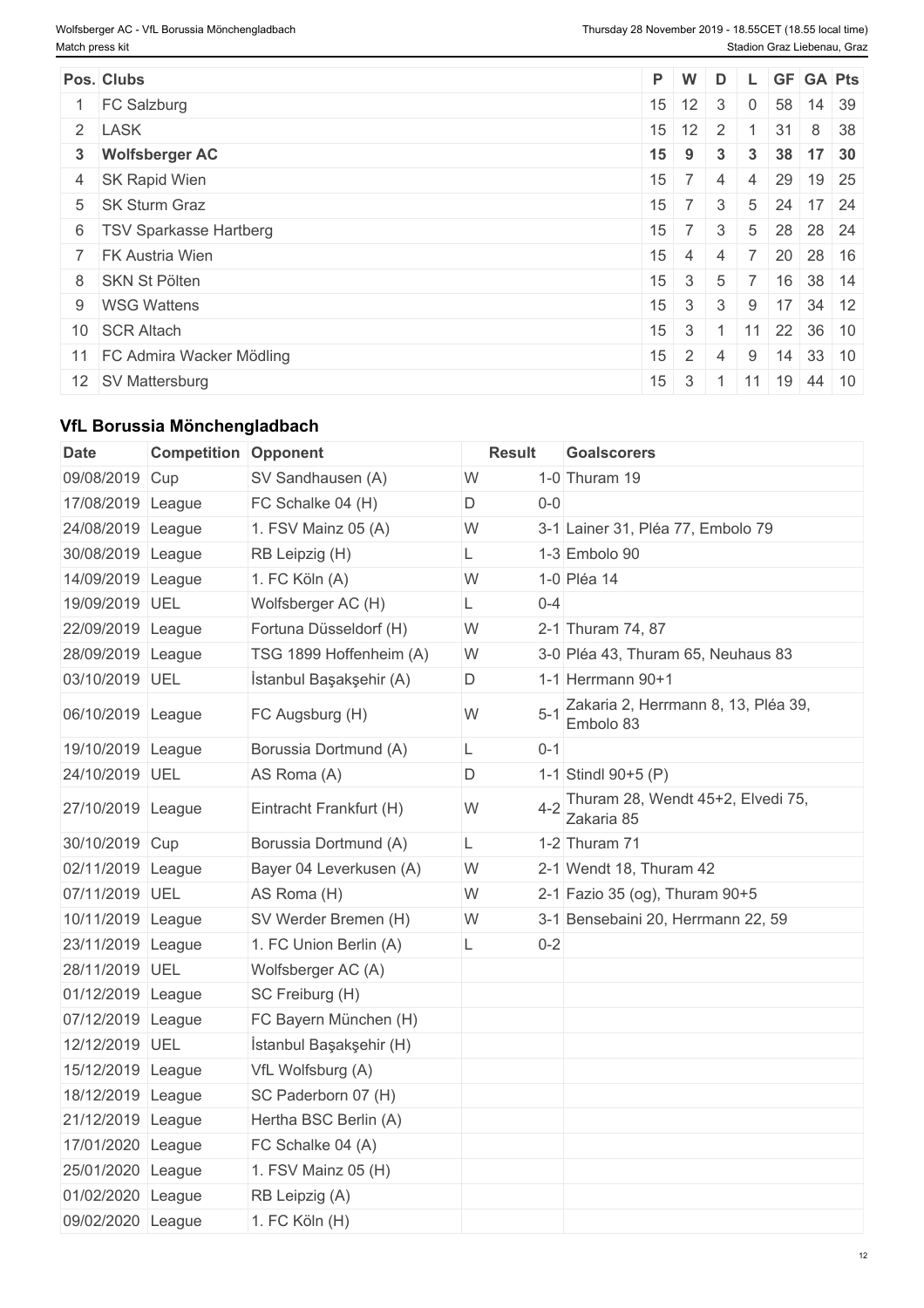### **VfL Borussia Mönchengladbach**

| 15/02/2020 | League | Fortuna Düsseldorf (A)  |  |  |  |
|------------|--------|-------------------------|--|--|--|
| 22/02/2020 | League | TSG 1899 Hoffenheim (H) |  |  |  |
| 29/02/2020 | League | FC Augsburg (A)         |  |  |  |
| 07/03/2020 | League | Borussia Dortmund (H)   |  |  |  |
| 14/03/2020 | League | Eintracht Frankfurt (A) |  |  |  |
| 21/03/2020 | League | Bayer 04 Leverkusen (H) |  |  |  |
| 04/04/2020 | League | SV Werder Bremen (A)    |  |  |  |
| 11/04/2020 | League | 1. FC Union Berlin (H)  |  |  |  |
| 18/04/2020 | League | SC Freiburg (A)         |  |  |  |
| 25/04/2020 | League | FC Bayern München (A)   |  |  |  |
| 02/05/2020 | League | VfL Wolfsburg (H)       |  |  |  |
| 09/05/2020 | League | SC Paderborn 07 (A)     |  |  |  |
| 16/05/2020 | League | Hertha BSC Berlin (H)   |  |  |  |

|                                                                                                                                                                                                                                                                                                                                                                                                                                 |                                                          | D                                                                                                                                     |                                                |    |                            |                                                                                                                                                              |
|---------------------------------------------------------------------------------------------------------------------------------------------------------------------------------------------------------------------------------------------------------------------------------------------------------------------------------------------------------------------------------------------------------------------------------|----------------------------------------------------------|---------------------------------------------------------------------------------------------------------------------------------------|------------------------------------------------|----|----------------------------|--------------------------------------------------------------------------------------------------------------------------------------------------------------|
|                                                                                                                                                                                                                                                                                                                                                                                                                                 |                                                          |                                                                                                                                       | $\mathbf{3}$                                   | 24 |                            | $13 \mid 25$                                                                                                                                                 |
|                                                                                                                                                                                                                                                                                                                                                                                                                                 |                                                          | $\mathbf{3}$                                                                                                                          | $\overline{2}$                                 | 33 |                            | 13 24                                                                                                                                                        |
|                                                                                                                                                                                                                                                                                                                                                                                                                                 |                                                          | 3                                                                                                                                     | $\overline{2}$                                 |    |                            | 16 24                                                                                                                                                        |
|                                                                                                                                                                                                                                                                                                                                                                                                                                 |                                                          | $\overline{4}$                                                                                                                        |                                                |    |                            |                                                                                                                                                              |
|                                                                                                                                                                                                                                                                                                                                                                                                                                 |                                                          | $\overline{4}$                                                                                                                        |                                                |    |                            |                                                                                                                                                              |
|                                                                                                                                                                                                                                                                                                                                                                                                                                 | $5\overline{)}$                                          | $\overline{5}$                                                                                                                        |                                                |    |                            |                                                                                                                                                              |
|                                                                                                                                                                                                                                                                                                                                                                                                                                 | 5                                                        | 5                                                                                                                                     |                                                |    |                            |                                                                                                                                                              |
|                                                                                                                                                                                                                                                                                                                                                                                                                                 | 6                                                        | 2                                                                                                                                     | $\overline{4}$                                 | 17 |                            | 19 20                                                                                                                                                        |
|                                                                                                                                                                                                                                                                                                                                                                                                                                 | 5                                                        | 4                                                                                                                                     | 3                                              | 18 |                            | 16 19                                                                                                                                                        |
|                                                                                                                                                                                                                                                                                                                                                                                                                                 |                                                          | 2                                                                                                                                     | 5                                              | 21 |                            | 18 17                                                                                                                                                        |
|                                                                                                                                                                                                                                                                                                                                                                                                                                 |                                                          |                                                                                                                                       | 6                                              |    |                            | 17 16                                                                                                                                                        |
|                                                                                                                                                                                                                                                                                                                                                                                                                                 |                                                          | $\overline{4}$                                                                                                                        | 5                                              | 17 |                            | 24 13                                                                                                                                                        |
|                                                                                                                                                                                                                                                                                                                                                                                                                                 | $\overline{4}$                                           | $\mathbf 0$                                                                                                                           | 8                                              | 17 |                            | $31 \mid 12$                                                                                                                                                 |
|                                                                                                                                                                                                                                                                                                                                                                                                                                 | 2                                                        | 5                                                                                                                                     | 5                                              |    |                            | 26 11                                                                                                                                                        |
|                                                                                                                                                                                                                                                                                                                                                                                                                                 | 3                                                        | 2                                                                                                                                     |                                                |    |                            |                                                                                                                                                              |
|                                                                                                                                                                                                                                                                                                                                                                                                                                 | 3                                                        | 2                                                                                                                                     |                                                |    |                            |                                                                                                                                                              |
|                                                                                                                                                                                                                                                                                                                                                                                                                                 |                                                          |                                                                                                                                       | 9                                              |    |                            |                                                                                                                                                              |
|                                                                                                                                                                                                                                                                                                                                                                                                                                 |                                                          |                                                                                                                                       |                                                |    |                            | 29 5                                                                                                                                                         |
| Pos. Clubs<br>1 VfL Borussia Mönchengladbach<br>2 RB Leipzig<br>3 FC Bayern München<br>4 SC Freiburg<br>5 FC Schalke 04<br>6 Borussia Dortmund<br>7 VfL Wolfsburg<br>8   TSG 1899 Hoffenheim<br>9 Bayer 04 Leverkusen<br>10 Eintracht Frankfurt<br>11 1. FC Union Berlin<br>12 FC Augsburg<br>13 1. FSV Mainz 05<br>14 SV Werder Bremen<br>15 Hertha BSC Berlin<br>16 Fortuna Düsseldorf<br>17 1. FC Köln<br>18 SC Paderborn 07 | 12<br>12<br>12<br>12<br>12<br>12<br>12<br>12<br>12<br>12 | P W<br>$12 \quad 8$<br>$12 \mid 7 \mid$<br>$12 \mid 7$<br>$12 \quad 6$<br>$12 \quad 6$<br>$12 \quad 5$<br>$12 \quad 5$<br>$12 \mid 3$ | $2 \mid 1$<br>$\overline{2}$<br>1 <sup>1</sup> |    | $2 \quad 21$<br>$-7$<br>11 | L GF GA Pts<br>33<br>2 22 15 22<br>$2 \mid 26 \mid 18 \mid 20$<br>$2 \mid 13 \mid 10 \mid 20$<br>15<br>19<br>$17$ 25 11<br>7 15 23 11<br>27 7<br>$9 \mid 14$ |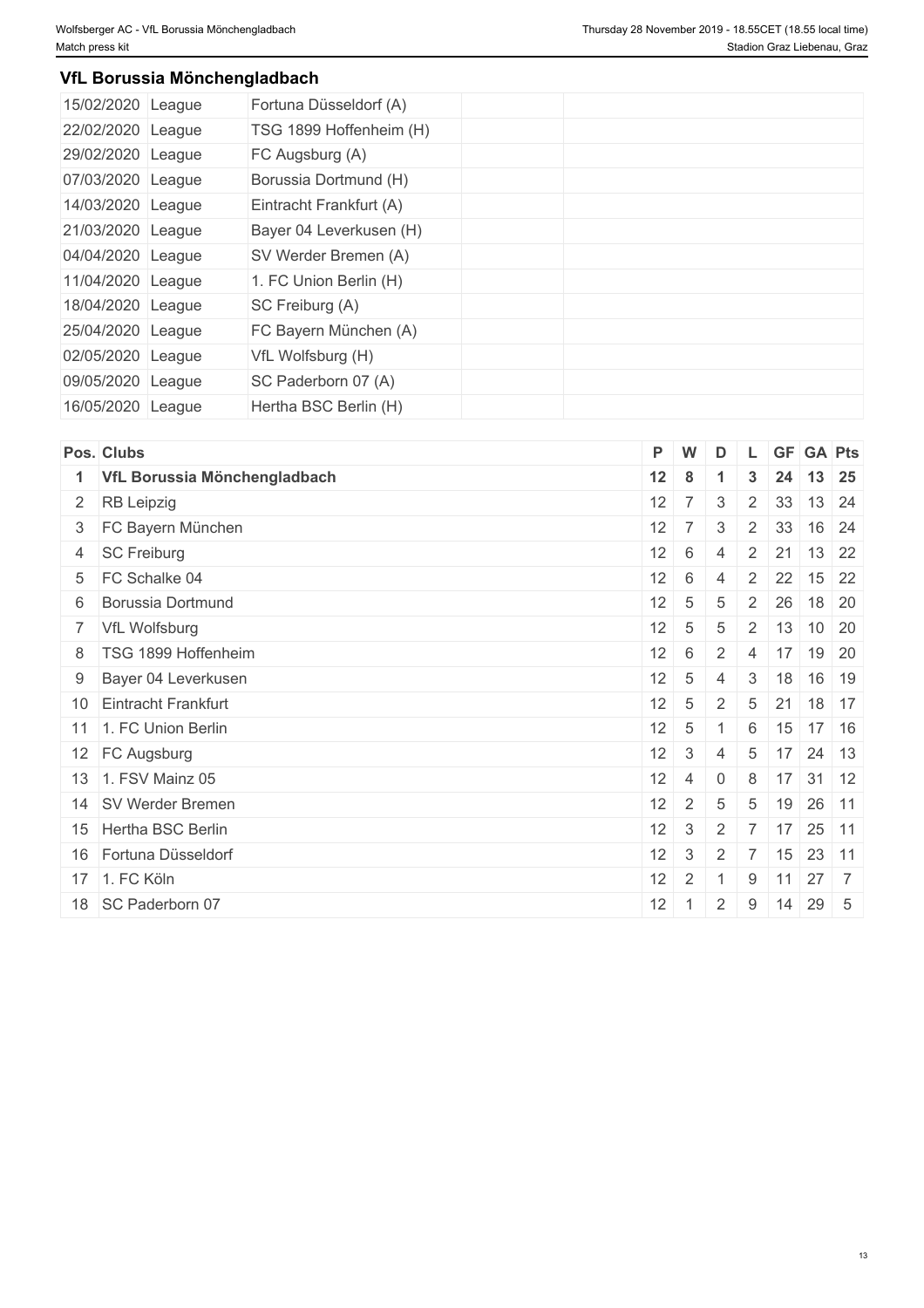# **Match-by-match lineups**

### **Wolfsberger AC**

### **UEFA Europa League - Group stage**

### **Group J**

| <b>Club</b>                  | Pid W D L GF GA Pts |  |  |                                                    |  |
|------------------------------|---------------------|--|--|----------------------------------------------------|--|
| İstanbul Başakşehir          |                     |  |  | $4$   2   1   1   5   5   7                        |  |
| VfL Borussia Mönchengladbach |                     |  |  | 4   1   2   1   4   7   5                          |  |
| AS Roma                      |                     |  |  | $4 \mid 1 \mid 2 \mid 1 \mid 7 \mid 4 \mid 5 \mid$ |  |
| <b>Wolfsberger AC</b>        |                     |  |  | $4 \mid 1 \mid 1 \mid 2 \mid 5 \mid 5 \mid 4$      |  |

### **Matchday 1** (19/09/2019)

### **VfL Borussia Mönchengladbach 0-4 Wolfsberger AC**

**Goals:** 0-1 Weissman 13, 0-2 Leitgeb 31, 0-3 Ritzmaier 41, 0-4 Leitgeb 68 **Wolfsberger AC:** Kofler, Schmitz, Ritzmaier (85 Wernitznig), Weissman (84 Schmidt), Liendl, Schmid, Rnić, Leitgeb, Niangbo (90 Schmerböck), Sollbauer, Novak

### **Matchday 2** (03/10/2019)

### **Wolfsberger AC 1-1 AS Roma**

**Goals:** 0-1 Spinazzola 27, 1-1 Liendl 51 **Wolfsberger AC:** Kofler, Schmitz, Ritzmaier (92 Wernitznig), Weissman (81 Schmidt), Liendl (88 Schmerböck), Schmid, Rnić, Leitgeb, Niangbo, Sollbauer, Novak

### **Matchday 3** (24/10/2019)

### **İstanbul Başakşehir 1-0 Wolfsberger AC**

**Goals:** 1-0 İrfan Can Kahveci 78 **Wolfsberger AC:** Kofler, Schmitz (91 Schmerböck), Ritzmaier, Weissman, Liendl, Schmid, Rnić, Leitgeb, Niangbo (76 Schmidt), Sollbauer, Novak

### **Matchday 4** (07/11/2019)

### **Wolfsberger AC 0-3 İstanbul Başakşehir**

**Goals:** 0-1 Višća 73 (P) , 0-2 Crivelli 84, 0-3 Crivelli 87 **Wolfsberger AC:** Kofler, Schmitz, Ritzmaier, Weissman, Liendl, Schmid, Rnić, Leitgeb (88 Gollner), Niangbo (81 Schmidt), Sollbauer, Novak

### **Matchday 5** (28/11/2019)

Wolfsberger AC-VfL Borussia Mönchengladbach

### **Matchday 6** (12/12/2019)

AS Roma-Wolfsberger AC

### **VfL Borussia Mönchengladbach**

### **UEFA Europa League - Group stage**

### **Matchday 1** (19/09/2019)

**VfL Borussia Mönchengladbach 0-4 Wolfsberger AC Goals:** 0-1 Weissman 13, 0-2 Leitgeb 31, 0-3 Ritzmaier 41, 0-4 Leitgeb 68 **VfL Borussia Mönchengladbach:** Sommer, Kramer, Zakaria, Thuram (72 Raffael), Pléa (72 Herrmann), Lainer, Bénes, Bensebaini, Ginter, Elvedi, Neuhaus (46 Embolo)

### **Matchday 2** (03/10/2019)

### **İstanbul Başakşehir 1-1 VfL Borussia Mönchengladbach**

**Goals:** 1-0 Višća 55, 1-1 Herrmann 90+1 **VfL Borussia Mönchengladbach:** Sommer, Kramer (64 Herrmann), Zakaria, Thuram, Pléa (46 Raffael), Wendt (76 Bensebaini), Lainer, Ginter, Elvedi, Neuhaus, Embolo

### **Matchday 3** (24/10/2019)

**AS Roma 1-1 VfL Borussia Mönchengladbach Goals:** 1-0 Zaniolo 32, 1-1 Stindl 90+5 (P)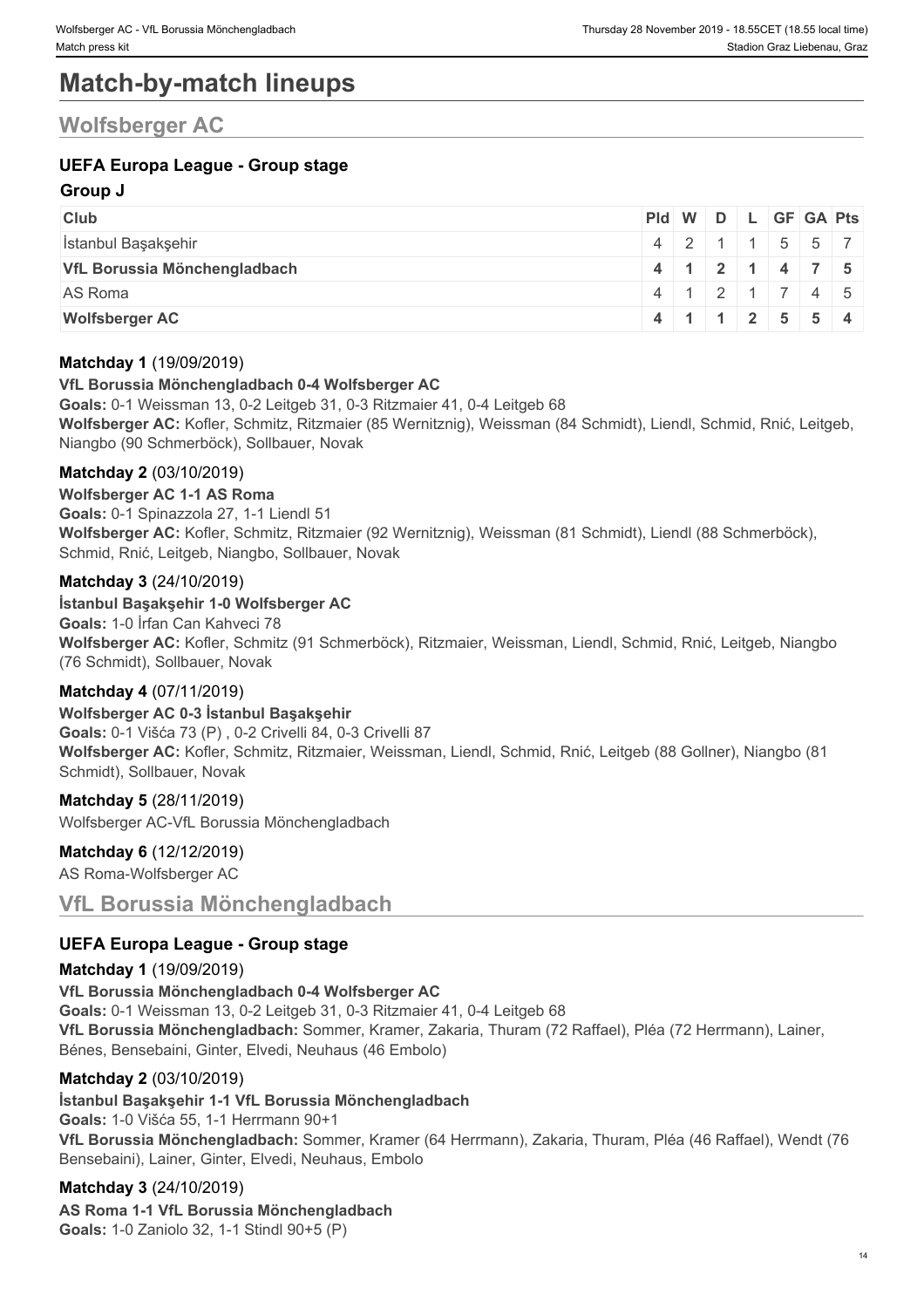**VfL Borussia Mönchengladbach:** Sommer, Kramer (77 Bénes), Herrmann (62 J. Hofmann), Zakaria, Thuram, Lainer, Jantschke, Bensebaini, Elvedi, Neuhaus, Embolo (77 Stindl)

### **Matchday 4** (07/11/2019)

### **VfL Borussia Mönchengladbach 2-1 AS Roma**

**Goals:** 1-0 Fazio 35 (og) , 1-1 Fazio 64, 2-1 Thuram 90+5 **VfL Borussia Mönchengladbach:** Sommer, Zakaria, Thuram, Stindl, Wendt (85 Bensebaini), Lainer, Bénes, Jantschke (29 J. Hofmann), Ginter, Elvedi, Neuhaus (74 Pléa)

### **Matchday 5** (28/11/2019)

Wolfsberger AC-VfL Borussia Mönchengladbach

### **Matchday 6** (12/12/2019)

VfL Borussia Mönchengladbach-İstanbul Başakşehir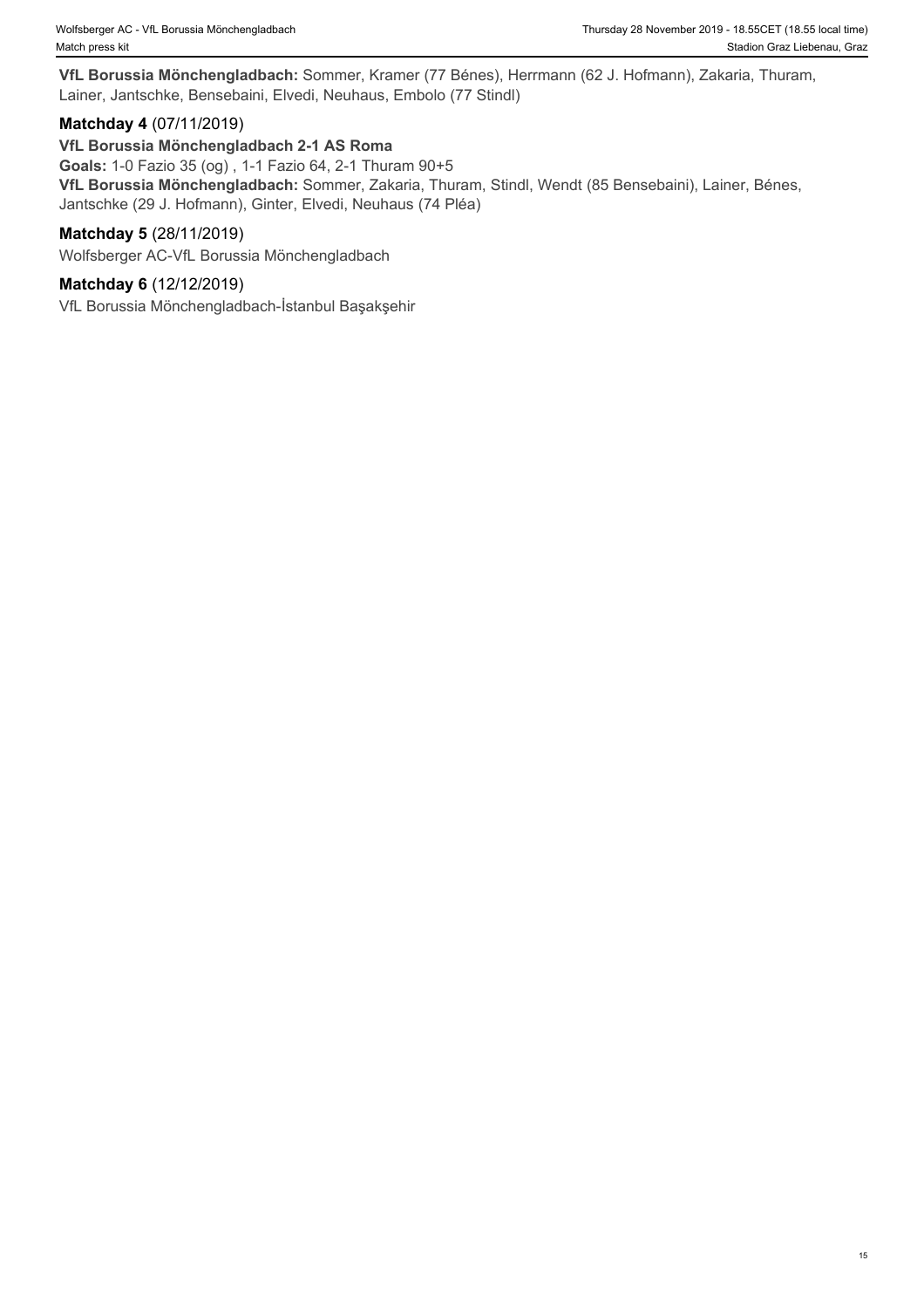# **Match officials**

| <b>Referee</b>               | Serdar Gözübüyük (NED)                   |  |
|------------------------------|------------------------------------------|--|
| <b>Assistant referees</b>    | Charles Schaap (NED), Jan de Vries (NED) |  |
| <b>Fourth official</b>       | Allard Lindhout (NED)                    |  |
| <b>UEFA Delegate</b>         | Edy Kindle (LIE)                         |  |
| <b>UEFA Referee observer</b> | Luciano Luci (ITA)                       |  |
| <b>Referee</b>               |                                          |  |

| <b>Name</b>      | <b>UEFA Europa</b><br>Date of birth<br>League<br>matches |
|------------------|----------------------------------------------------------|
| Serdar Gözübüyük | 29/10/1985<br>つに<br>∠J                                   |

### **UEFA Europa League matches involving teams from the two countries involved in this match**

| <b>Date</b> | <b>Competition</b> | <b>Stage</b><br>reached | Home Away                    |                                | <b>Result</b> | Venue             |
|-------------|--------------------|-------------------------|------------------------------|--------------------------------|---------------|-------------------|
| 23/10/2014  | UEL                | GS                      |                              | FC Salzburg GNK Dinamo Zagreb  | $4 - 2$       | Salzburg          |
| 26/11/2015  | UEL                | GS                      |                              | FC Krasnodar Borussia Dortmund | $1 - 0$       | Krasnodar         |
| 29/09/2016  | UEL                | GS                      | FC Schalke 04 FC Salzburg    |                                | $3 - 1$       | Gelsenkirchen     |
| 08/12/2016  | UEL                | GS                      | SK Rapid Wien Athletic Club  |                                | 1-1           | Vienna            |
| 14/09/2017  | UEL                | GS                      | FK Austria Wien AC Milan     |                                | $1 - 5$       | Vienna            |
| 04/10/2018  | UEL                | GS                      | Eintracht Frankfurt SS Lazio |                                | $4 - 1$       | Frankfurt am Main |

### **Other matches involving teams from either of the two countries involved in this match**

| <b>Date</b> | <b>Competition</b> | <b>Stage</b><br>reached | <b>Home Away</b>               | <b>Result</b> | <b>Venue</b>      |
|-------------|--------------------|-------------------------|--------------------------------|---------------|-------------------|
| 25/05/2012  | U19                | <b>ELITE</b>            | Croatia Austria                | $2 - 2$       | Zapresic          |
| 05/05/2013  | U17                | GS-FT                   | Slovakia Austria               | $1 - 0$       | Dubnica nad Vahom |
| 23/10/2014  | UEL                | GS                      | FC Salzburg GNK Dinamo Zagreb  | $4 - 2$       | Salzburg          |
| 08/09/2015  | U <sub>21</sub>    | QR                      | Austria Russia                 | $4 - 3$       | St Polten         |
| 26/11/2015  | UEL                | <b>GS</b>               | FC Krasnodar Borussia Dortmund | $1 - 0$       | Krasnodar         |
| 29/09/2016  | UEL                | GS                      | FC Schalke 04 FC Salzburg      | $3 - 1$       | Gelsenkirchen     |
| 15/11/2016  | U <sub>21</sub>    | PO                      | Spain Austria                  | $0-0$         | Albacete          |
| 08/12/2016  | UEL                | GS                      | SK Rapid Wien Athletic Club    | $1 - 1$       | Vienna            |
| 21/06/2017  | U <sub>21</sub>    | GS-FT                   | Germany Denmark                | $3-0$         | Krakow            |
| 14/09/2017  | UEL                | GS                      | FK Austria Wien AC Milan       | $1 - 5$       | Vienna            |
| 04/10/2018  | UEL                | GS                      | Eintracht Frankfurt SS Lazio   | $4 - 1$       | Frankfurt am Main |